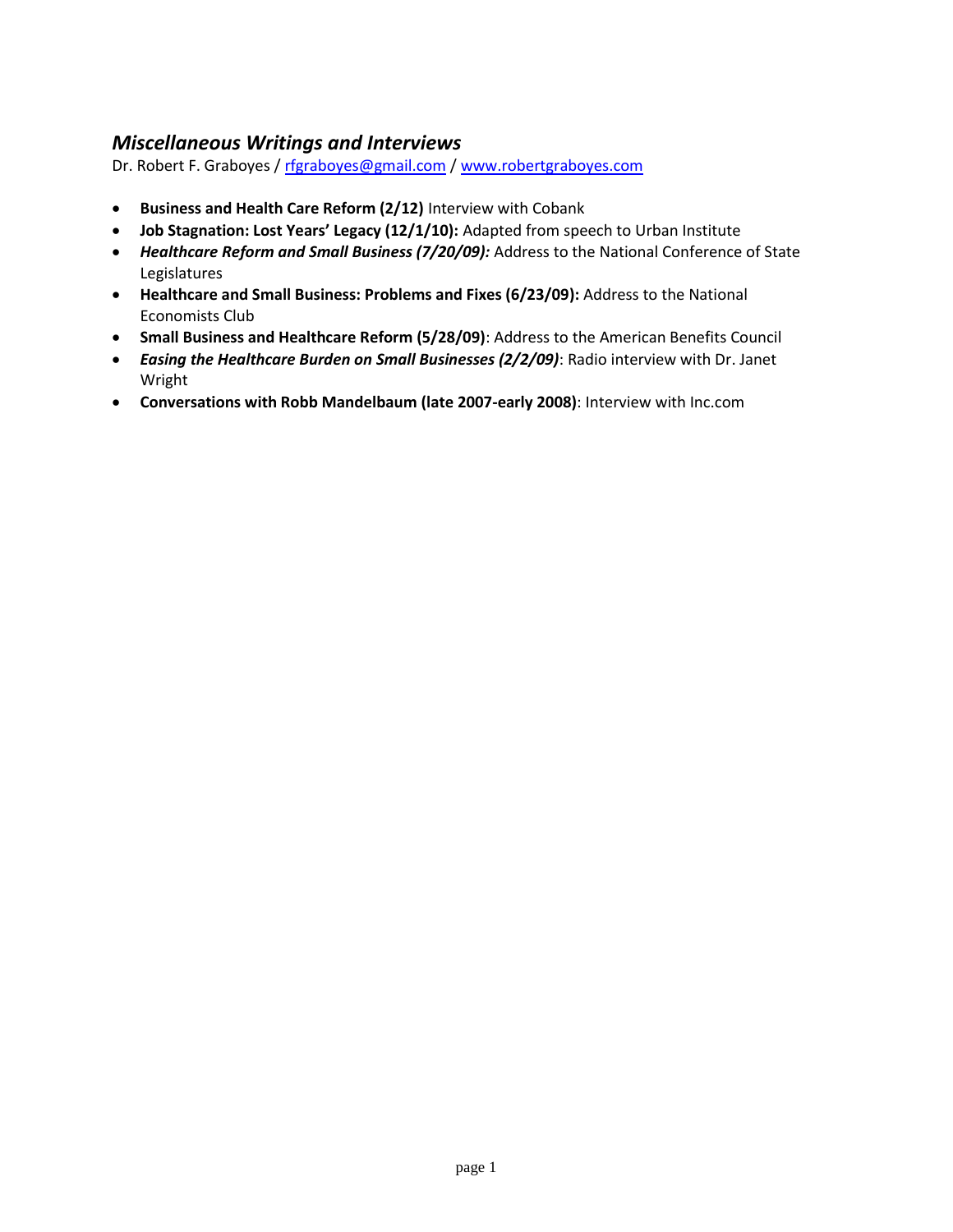### **Business and Health Care Reform (2/12)**

Dr. Robert F. Graboyes / [rfgraboyes@gmail.com](mailto:rfgraboyes@gmail.com) / [www.robertgraboyes.com](http://www.robertgraboyes.com/) *Interview with Cobank*

*Few issues in recent years have been as heavily debated or as highly contentious as health care reform. And for good reason. The issue affects every American, and its impact on the economy is huge. U.S. health spending in 2010 totaled \$2.6 trillion, or almost 18 percent of the total economy. That same year Congress approved, and President Obama signed, a massive overhaul of the U.S. health care system, setting off a firestorm that's still roiling today.* 

*Only a small portion of the law, officially known as the Patient Protection and Affordable Care Act, has gone into effect, but businesses of all sizes are trying to understand and comply with its requirements. Meanwhile, all of the Republican candidates running for president this year have vowed to repeal the law if elected. And those who want to see all, or most, of the law rolled back have limited time: Its major components don't kick in until January 1, 2014.* 

*Besides political opposition on the right, the law is facing legal hurdles as well. Next month, the U.S. Supreme Court will hear a key challenge to the law's constitutionality, which could partially or entirely upend the law.* 

*One of the plaintiffs in the Supreme Court case is the National Federation for Independent Business, an association representing small businesses throughout the country. The NFIB supported health care reform but eventually opposed the Affordable Care Act; NFIB argued that the law failed to address high and rising costs and that it imposed burdensome monetary and administrative costs on businesses.* 

*For this month's Outlook, we interviewed economist Robert Graboyes, senior fellow for health and economics at the NFIB Research Foundation. A fierce critic of the legislation, he says Americans are only beginning to understand the profound impacts it will have on business and the health care delivery system in this country.* 

*Editor's note: In order to provide readers with a balance of perspectives, next month's edition of Outlook will feature an interview on health care reform with economist Henry J. Aaron, a supporter of the law and a senior fellow at the Brookings Institution.*

**OUTLOOK:** Take us through a timeline – what's happened already with health care implementation, and what's yet to happen?

**Robert F. Graboyes:** In 2010, a small-business tax credit kicked in, along with the tax on tanning parlors, and a provision that all insurance policies had to allow coverage of children of policy holders up to age 26 if other employer coverage isn't available. In 2011, there was a new tax on drugs, and people were told they could no longer buy over-the-counter medications with a flex plan or health savings account – unless they have a doctor's prescription. Not much that impacts small businesses kicks in this year. But there's a flurry of regulation writing going on. Next year, there are a bunch of new taxes, such as those on medical devices; some 1040 deductions go away; and some additional limits on flex plans kick in. Many small business owners will face new surtaxes on household wages and salaries and on investments; these taxes are officially called "Medicare" taxes, though their proceeds will not actually go to Medicare. But 2014 is the big year — the individual mandate goes into effect, as does the employer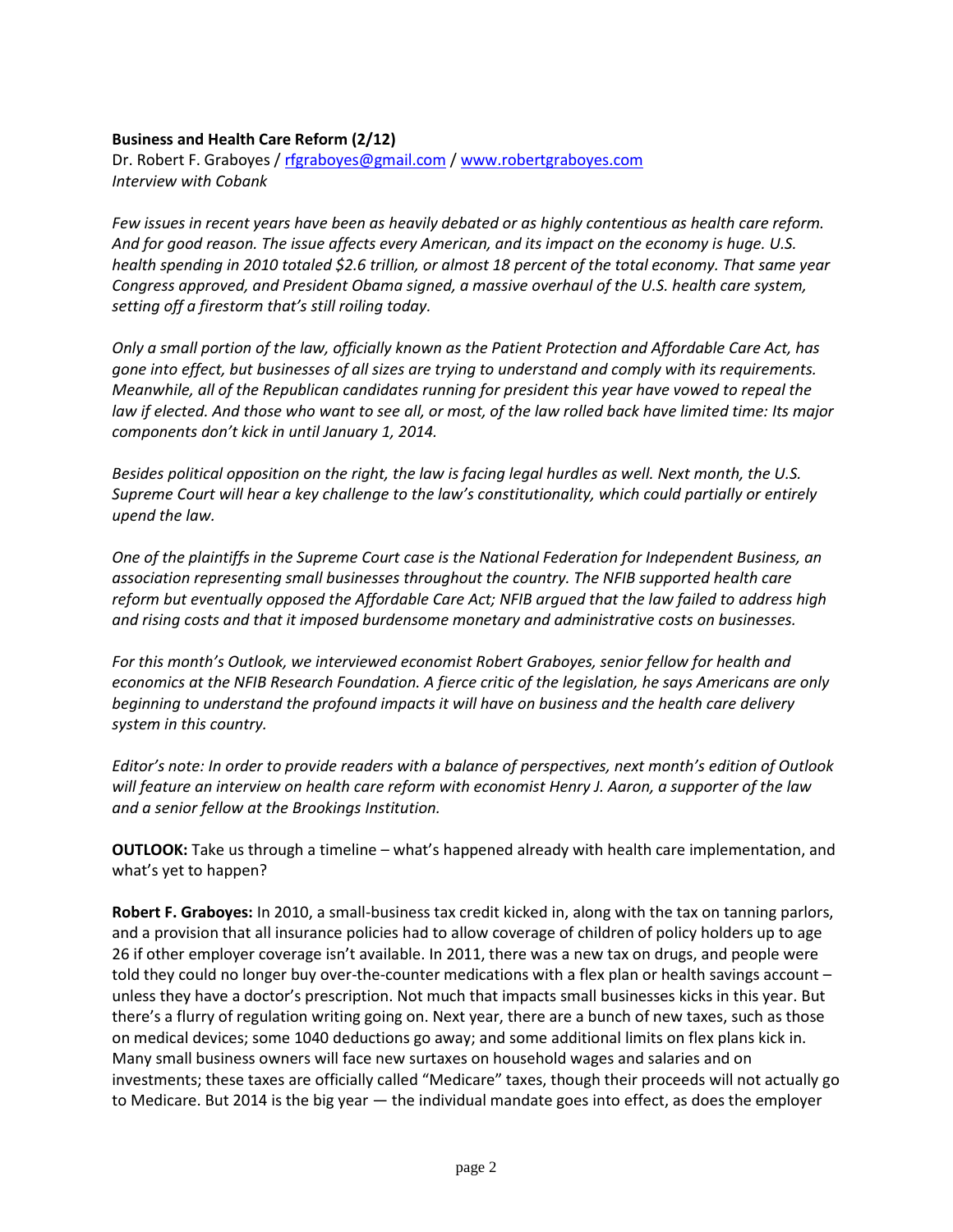mandate, the individual subsidies, the small-business health insurance tax, the exchanges, the benefit mandates, and the Medicaid expansion. And for the rest of the decade, there's about one big change a year, plus endless regulation writing.

**OUTLOOK:** Remind us: what are the most significant changes Americans will see due to the health care law?

**RG:** First, there's the individual mandate, which is a requirement that every American, with a few minor exceptions, must have health insurance. It is an unprecedented mandate, as the federal government has never told all Americans they must buy a product or a service. The second part is a recognition that some people can't afford to purchase insurance, especially given the premium increases we expect to see, so there are subsidies for people who meet some fairly generous criteria. Third, there's an employer mandate that says if you are an employer of 50 or more people, and if even one of your employees qualifies for a subsidy, then you will likely be financially penalized through a complicated formula.

**OUTLOOK:** There are also a number of changes to how health insurance is sold.

**RG:** The idea is to construct exchanges or centralized marketplaces where consumers can compare insurance plans across prices and other features. They'll be run at the state level, though some states are currently inclined to leave the task to the federal government; exchanges are supposed to serve small businesses and individuals buying insurance on the private market. If you want to think of a model, Travelocity is sort of an exchange, but there are all sorts of different visions about what an exchange should look like. Some have much more of an activist role than others. I should mention that NFIB has supported the idea of exchanges, though not necessarily in the form laid out in this law.

There is also a massive expansion of Medicaid. If forecasts hold up, an extra 30 million people would gain health insurance coverage; and about half of them would move into Medicaid, which is a program most of us don't want to be in -- for good reason.

Another key change is the regulatory definition of "essential health benefits." In order to require everyone to buy health insurance, you have to first define what health insurance is. So the Secretary of Health and Human Services is supposed to compile a list of things that every insurance policy purchased in the fully-insured market must cover; but the rules do not apply to the self-insured market. That means the policies small businesses must buy will have all sorts of requirements as to what has to be in them – and those requirements can expand at the flick of the Secretary's pen. But this is not true of governments, big business and labor unions, by and large, because most are self-insured. That is one of the reasons we at NFIB tend not to like it.

And insurance policies can no longer include annual or lifetime maximum payouts. There is also a long list of preventive services that must be provided free of charge.

**OUTLOOK:** How does the employer mandate and its penalties work?

**RG:** The mandate requires companies with 50 or more full-time-equivalent employees to provide a health insurance plan that meets certain minimum standards or to pay a penalty in lieu of coverage.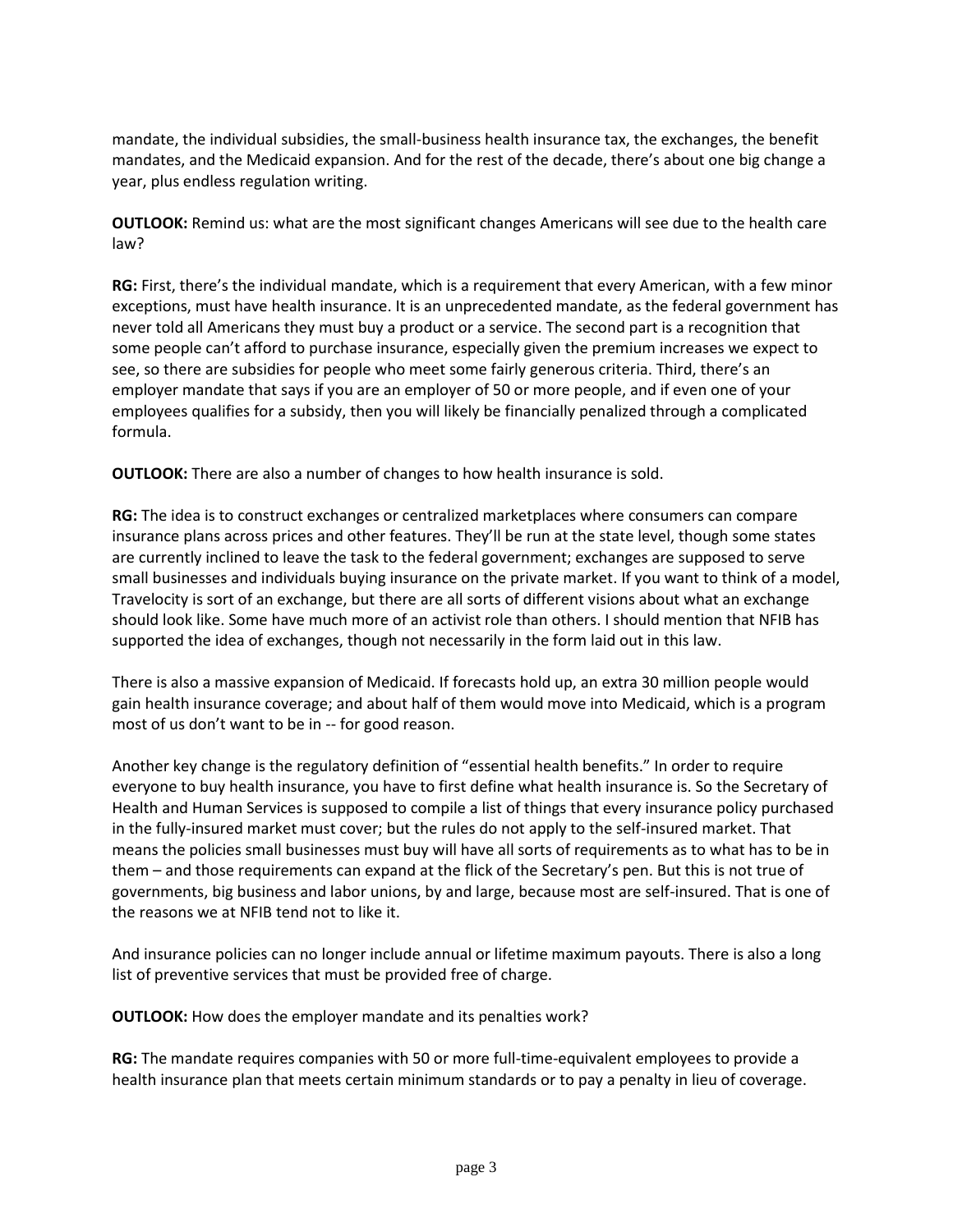The penalties are very complicated. If a business does not provide insurance and if at least one of its employees receives federal insurance subsidies in a health insurance exchange, the business will have to pay \$2,000 per employee above 30 employees. As an example, a business with 50 employees, two of whom are subsidized, would pay \$40,000 per year -- 50 minus 30 times \$2,000.

If a business does provide insurance, and if at least one employee receives insurance subsidies, the business will pay \$3,000 per subsidized employee or \$2,000 per employee minus the first 30, whichever is less. So a 50-person firm with two subsidized employees would be fined \$6,000 per year. If the number of subsidized employees at the firm rose to 14 or more, the tipping point for the formula would kick in and the penalty would be \$40,000 per year.

### **OUTLOOK:** Who qualifies for the subsidy?

**RG:** The employee qualifies for a subsidy if two conditions are met. First, household income must be less than four times the poverty level, which is a function of income and your family size. Today, a family of four would have to earn less than about \$89,000 a year. That's not rich, but it's not low income. Second, the family's insurance premium has to cost them more than 9.5 percent of household income. So if you meet those two criteria, you can apply for a subsidy starting in 2014.

What makes it very difficult for businesses is that the penalties involve so much that is outside of their control or even outside of their view. Let's say you're married with two children and you and your wife together earn \$100,000. Now your wife's income drops a bit, and you're below \$89,000. Your employer and your wife's employer will both be slammed with a fine. I have jokingly referred to this as the "employee's spouse's uncle tax," because it is literally true that an employer could be fined because one if its employees has a spouse who has an elderly uncle who moves into their spare bedroom, thereby increasing family size. The employer is not entitled to ask, "Why are you suddenly entitled to a subsidy?"And so you can conceive of a situation where an employee falsely tells the government, "My uncle moved in." The employer has little recourse other than challenging the employee's honesty before the Internal Revenue Service It puts the employer in a very awkward position. By the way, the IRS has acknowledged that this is a problem and is seeking a solution. I'm skeptical that a good fix can be devised.

**OUTLOOK:** How are small businesses reacting to this provision of the law?

**RG:** It certainly discourages job growth. We've already had a number of our members say something like, "I'm already at 45 employees, I've got a contract offer that will allow me to expand, but I'm not going to even contemplate it until I figure out whether I'll be subject to these penalties." The mandate provides a tremendous motive to stay below 50 employees. The mandate also encourages employers to avoid the penalties by firing full-timers and replacing them with part-timers.

**OUTLOOK:** Proponents of the law said the penalty provision was there to incent employers to provide health care for their employees, rather than having the employees rely on the government.

**RG:** Whatever the intent, the actual incentives are quite perverse. We feel quite strongly that a lot of employers are going to shift the burden to the government because of the mandates. Employers will be able to say, "I'm going to forget about providing insurance. I'm going to throw my employees into the government subsidies and split the difference with them." Come 2014, an employer will be able to sit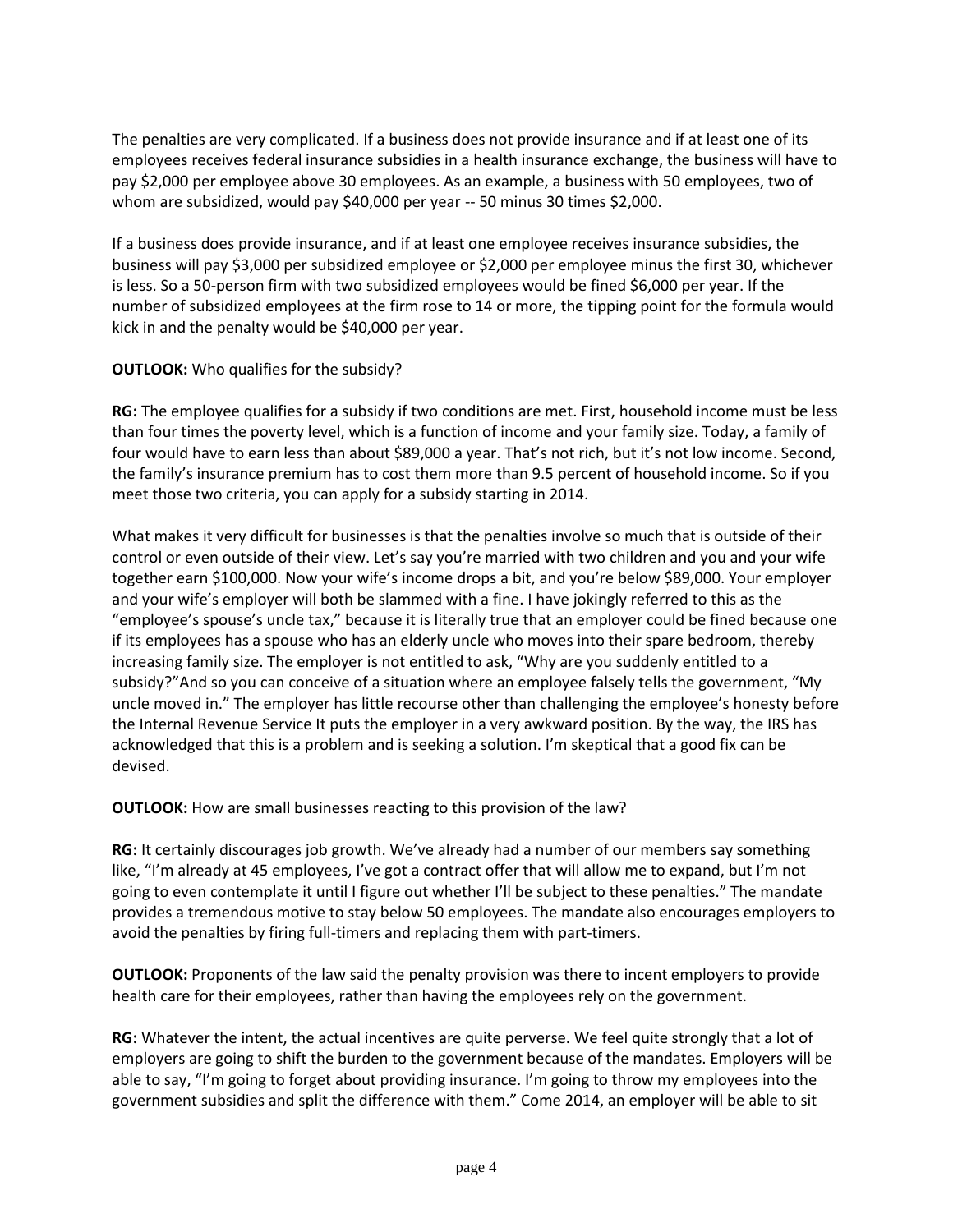down with his employees and say, "You know, guys, I always bought you insurance, but they've got these new rules. What I can do is drop all of you; you get your subsidy and buy your insurance in these new exchanges. Then, I'll use some of the money I save to give you a raise. I'll have more to take home and you'll have more to take home, and the taxpayers will pick up the difference." One of the analysts at the Employee Benefits Research Institute, a nonpartisan group, recently argued that companies would be crazy if they don't do that. And the impact on the federal budget could be enormous.

**OUTLOOK:** Can't the law be amended if it ends up creating too many problems for businesses?

**RG:** It has been already amended, but that's not necessarily reason for comfort. There was going to be a horrifically onerous onslaught of paperwork called the 1099 requirement; it would have mandated the filing of an IRS form any time a business made purchases of \$600 or more to a vendor over a year. Business owners could not believe the extent to which it was going to disrupt their lives and operations – sorting and collating thousands and thousands of receipts. The day after the 2010 elections, the president said the 1099 requirement had to go, the leaders of the House and Senate of both parties agreed it had to go, and business leaders agreed it had to go. Yet it took six months of battling to strip around 170 words out of the law.

**OUTLOOK:** Beyond the penalties you've described, how challenging will it be for businesses to comply with the law from an administrative standpoint?

**RG:** The red-tape and administrative tasks involved in all these mandates are going to be enormous. I have strong doubts as to whether many of them will even be manageable.

Gene Steuerle of the Urban Institute wrote in 2009 that the interactions between the individual mandate, the subsidies and the employer mandate are so complicated and wholly dependent on extreme amounts of data flow that he doubted that it would work. In February 2011, two scholars who support the law, Benjamin Sommers and Sara Rosenbaum, warned the way they've structured the math of the subsidies and Medicaid qualification means people will bounce back and forth repeatedly from Medicaid to their employer's plan then to the subsidized plan, on and on.

**OUTLOOK:** What about government administration of the law?

In 2011, two scholars who oppose the law, Paul Howard and Steve Parente, warned that managing the subsidies and penalties would require ongoing, real-time merger of the data flows from the Department of Labor, the Department of Health and Human Services, the U.S. Treasury, the Department of Homeland Security, the Internal Revenue Service, Medicare, Medicaid, CHIP, Social Security, 50 state exchanges, and private insurers. They argue that there is no history of these agencies ever bringing their data together at this scale and that it would qualify as the largest IT integration project in U.S. history.

The National Governors' Association sent out a scream in September that effectively said, "This thing isn't working. The federal government is missing all of its deadlines. And even if they made their deadlines we're not sure this would be doable by Jan. 1, 2014. Help!" This is going to be a nightmare.

**OUTLOOK:** Does the law adequately address the problem of the rising costs of health care?

**RG:** That's easy: No. It sets into motion some long-term experiments that they hope will hold costs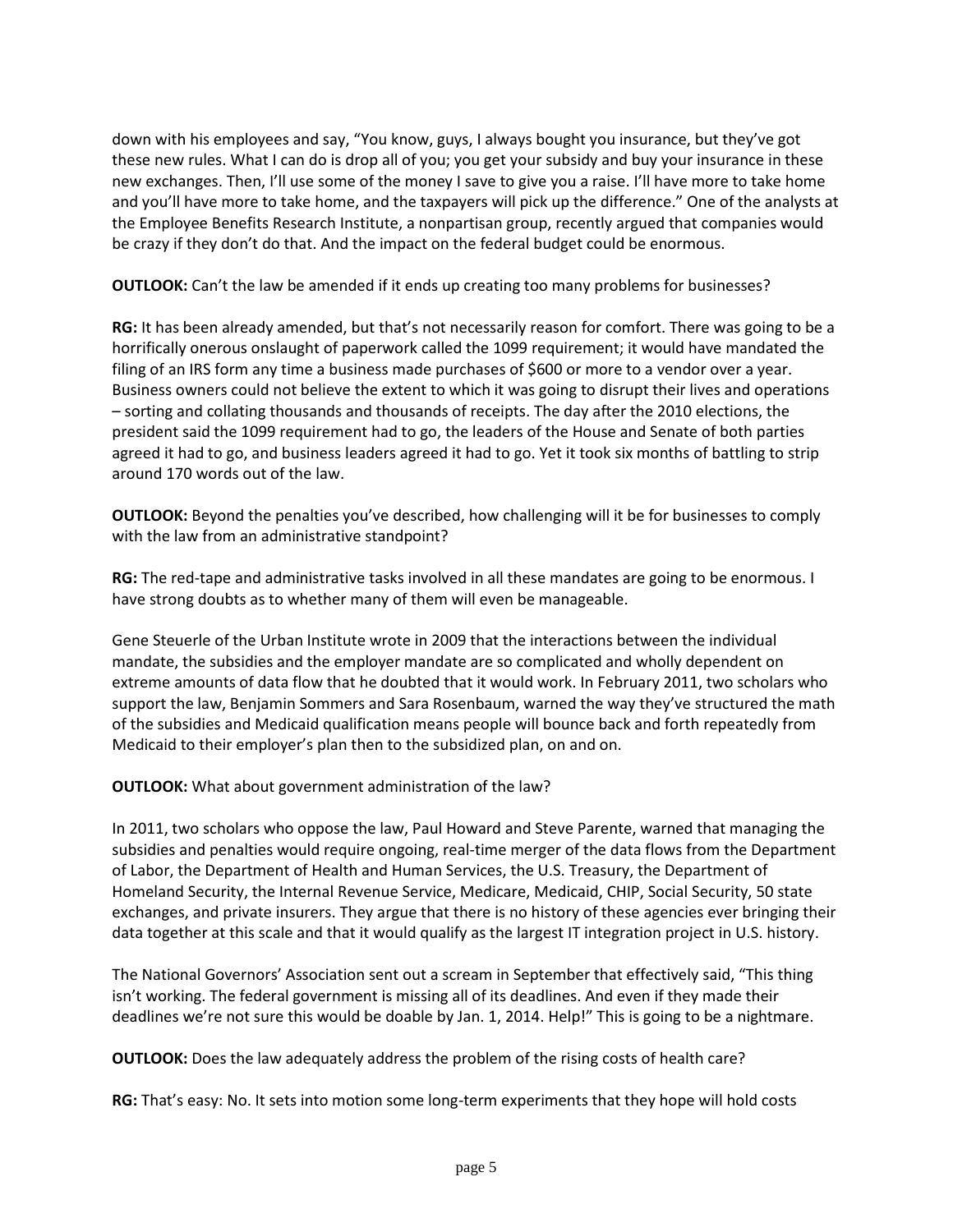down; but there's no evidence that they will. NFIB very, very, very strongly supported health-care reform, and when I began at NFIB in 2007, most of the criticism I heard was from the political right saying, "Why are you guys going up to Ted Kennedy's office and talking to these people and working with them?" And we said we need to get health care reformed, and our interest is cost, cost, cost, cost, cost. In the end, the law was sold on the argument that it would be able to get costs down, but by late 2009, it was obvious to NFIB that it would do no such thing. And we're now seeing torrents of evidence that we were right.

**OUTLOOK:** What have various courts ruled in relation to the law?

**RG:** A federal court in Virginia said the individual mandate should go, but the rest could stay; a court in the Midwest that said it could all stay. But I can tell you the most about the case in which the NFIB is a plaintiff, along with 26 states and two individuals, in the federal district court in Florida. The district court judge ruled the individual mandate is unconstitutional, and because the law did not include a severability clause the entire law must fall. A severability clause essentially says, "If any part of this law is struck down by a court, the rest remains intact."

Then it was up to the Obama Administration to appeal, because they lost everything in that ruling. They continued implementing the law and assumed the judge wasn't telling them to stop. They sent a request for clarification. I'm told judges don't like people saying "Would you clarify what you meant?" He issued a very strong clarification saying, essentially, "I've ruled it's unconstitutional, so it has to stop, unless you file an appeal." So it went to the 11th Circuit Court of Appeals, where three judges were chosen randomly. One was clearly a Republican appointee, one a Democratic appointee, and one who'd received appointments under both but was considered more of a Democratic appointee. Ultimately, that court ruled to throw out the individual mandate, and that was viewed as a striking finding because it was the first time Democratic-appointed judges had ruled the individual mandate was unconstitutional and must go. But the appeals court said it would let the rest of the law stand, treating it as if there were a severability clause. I'll stress that I'm an economist, not an attorney, so I'm out of my environment here.

Earlier drafts of the legislation had the severability clause, but for whatever reasons, it was removed by the final draft. One of the theories is it was done to make it an all-or-nothing proposition, to say to a judge if you throw out one comma the whole thing implodes. So the appeals court said, with some precedent, we will void the individual mandate but let the rest of the law stand. But that created a volatile situation, since both sides are quick to say if you simply remove the individual mandate, the law begins caving in on itself. It is the glue that holds it all together.

Since each side had a partial loss in the decision, either side could appeal, and we appealed the severability part of it. And the government stepped in and appealed the individual mandate part of it. The Supreme Court will hear the case.

**OUTLOOK:** What, specifically, are the issues that will be considered by the U.S. Supreme Court?

**RG:** The first is whether the individual mandate is constitutional. The second, assuming it's not constitutional, is whether the law is severable — whether they must strike down the whole law. The third issue refers to what's called the Tax Anti-Injunction Act, which dates back to the 1860s. With the employer mandates, there's a legal question as to whether the penalties are penalties or taxes. Prior to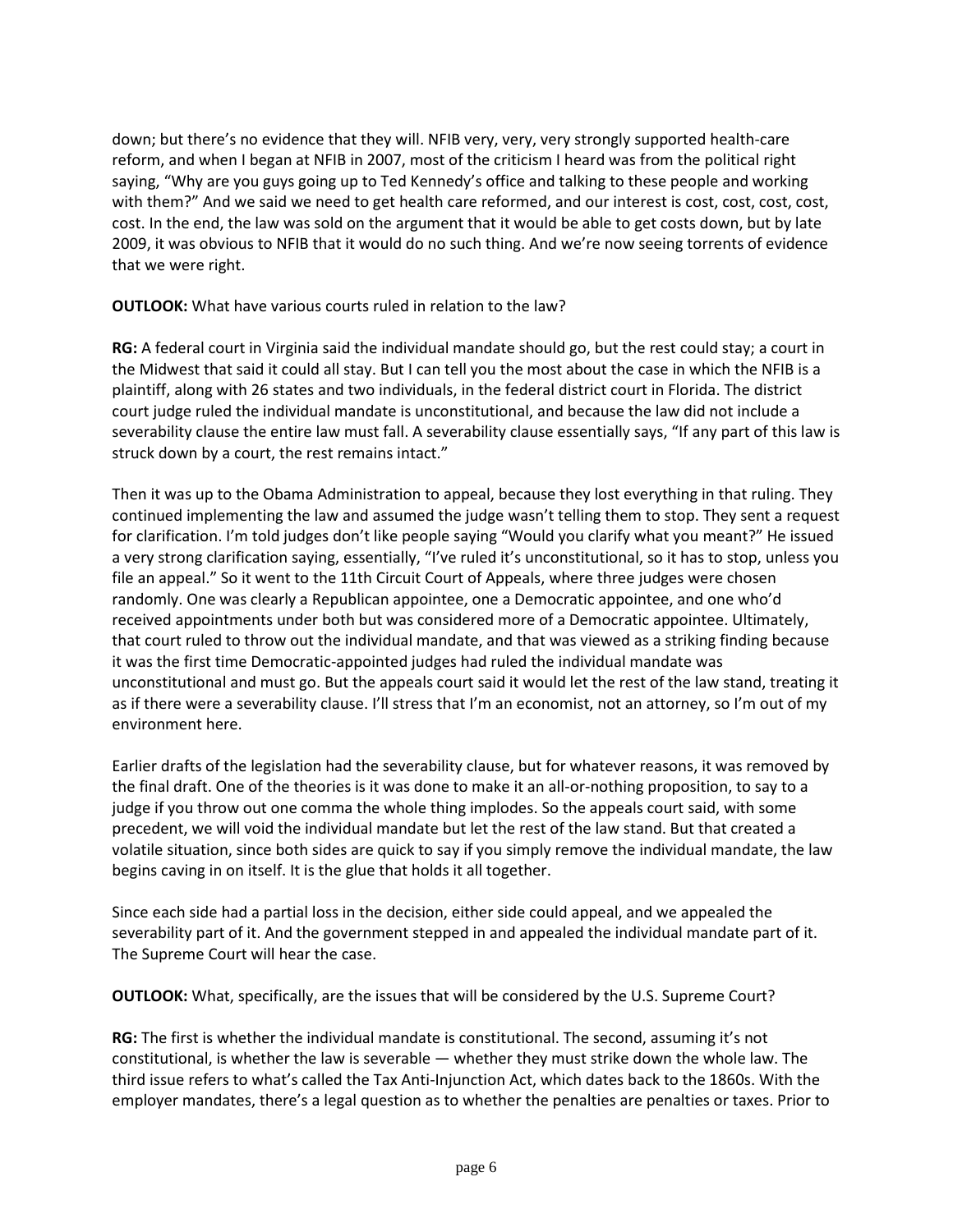the law's passage, supporters said they were penalties, not taxes, and nowhere in the law did it say they were taxes. From the president on down, they said, "It's not a tax increase -- it's penalties for people who don't meet certain criteria on insurance." But once it became apparent a constitutional challenge would be a serious thing, there was a reversal in those arguments. As I understand it, courts are very hesitant to strike down tax provisions, taking the view it's the government's bailiwick. And the Anti-Injunction Act says the court can't consider the constitutionality of a tax until it's actually collected, which in this case would be 2014. The argument that we endorsed is that it doesn't say anywhere it's a tax, it says it's a penalty, they said it was a penalty, it looks like a penalty, it quacks like a penalty, so there's no reason to think it's a tax — and therefore no problem for the court to look at it now.

And the fourth issue is that this is going to foist enormous costs onto states through Medicaid. Certain states with large Medicaid populations are just going to be demolished by the financial implications of this. Medicaid has always been an allegedly voluntary program, part federal and state funding, with the understanding if a state doesn't want to be in it, it can always leave. However, this law makes states lose vast amounts of money if they leave Medicaid, so the question came up of whether the federal government was exerting coercion to keep the state in. I don't think most observers expected the Supreme Court to look at that issue, but they made it one of the four.

**OUTLOOK:** When will the case be decided?

**RG:** The court will hear the arguments in March and will probably rule by the end of June 2012.

**OUTLOOK:** What will happen if the Supreme Court strikes down the law? Will everything simply return to the way it was before?

**RG:** Some things have already changed. Some insurance companies have stopped writing some kinds of policies. You haven't scrambled all the eggs yet, but the fork has swirled through several of them. The longer it goes, the more it's irreversible. But it's early enough that most of it is still reversible.

**OUTLOOK:** If the Supreme Court upholds the law, what do you expect to happen then?

**RG:** Part of it depends on how bad you think this thing is going to be; I think it has the potential to be disastrous I think the Congressional Budget Office has grossly underestimated the number of employers who are going to chuck it and pay penalties and walk away. If that happens, the federal deficit swells rapidly. And that might have been OK 10 years ago, but with the current fiscal situation, you start bleeding the federal treasury, and you've got a problem.

**OUTLOOK:** NFIB supported the idea of health care reform. If you get your wish and the law is repealed or struck down in court, what would you like to see happen next to address the problem of health care costs?

**RG:** Our website has a list of 12 things that could be done to reform health insurance markets. That's one area of needed change. We're also going to need entitlement reform. The Medicare payment system, fee-for-service reimbursement, is the source of a vast percentage of our problems. It skews resources badly, diverting them to the wrong places. It probably undercompensates general practitioners and overcompensates specialists, distorting practice patterns. And Medicaid's revenue formula rewards states that are profligate and punishes states that are careful.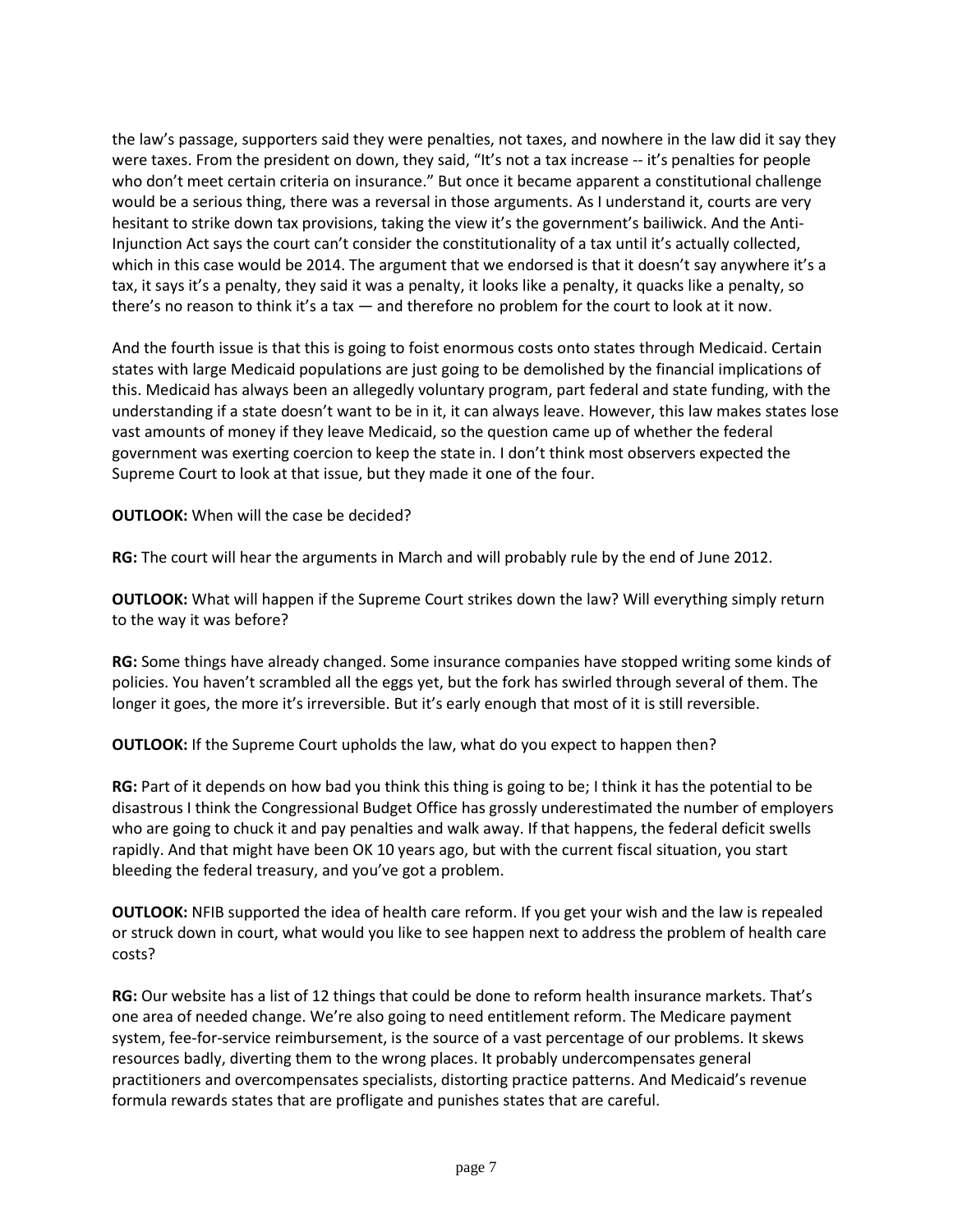Finally, we're going to have to change many things about the health-care delivery system. That's a large set of smaller issues and questions. If you're getting a particular service, do you have to get it from a doctor, or can you get it from a nurse practitioner? Can a pharmacist write a prescription? Can you start a specialty hospital, or do they all have to be big general hospitals? This is not going to be something where you'll have a neat bumper sticker that's "the solution." It'll be a long hard slog through an awful lot of experiments.

**OUTLOOK:** That doesn't sound like something that can easily be achieved.

**RG:** In the early to mid-1990s, when I was in my late 30s or early 40s, my wife suggested that I shift into health-care economics. After thinking about it, I told her, "I think I'll do it because it will keep me occupied for the rest of my working life. And given what I know about Social Security and Medicare, it's going to be a very long working life." So far, that prediction is coming true.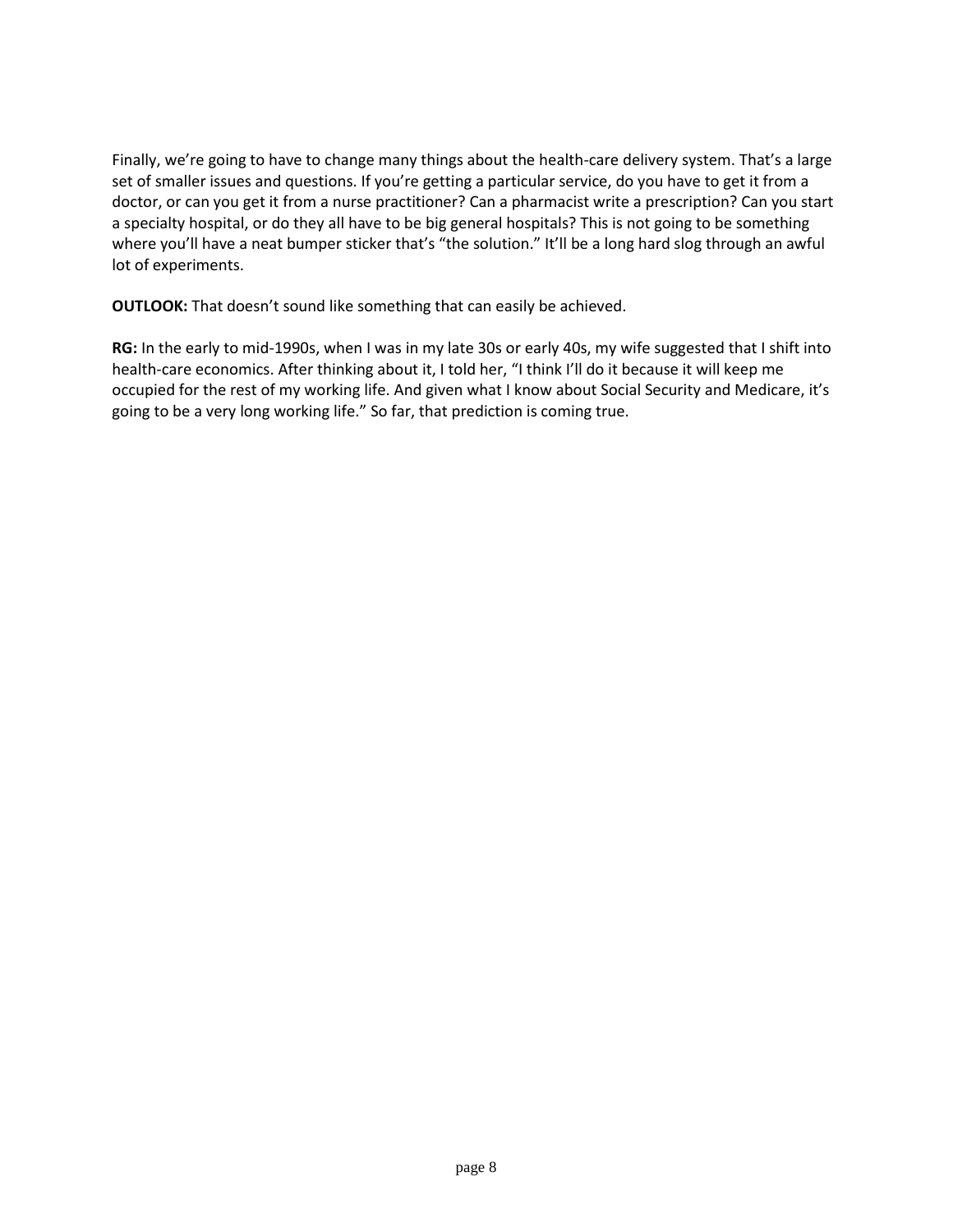# *Job Stagnation: Lost Years' Legacy (12/1/10)*

Dr. Robert F. Graboyes / [rfgraboyes@gmail.com](mailto:rfgraboyes@gmail.com) / [www.robertgraboyes.com](http://www.robertgraboyes.com/) *Adapted from speech to Urban Institute*

The U.S. Labor Department reported unemployment at 9.0% for January 2011. Include the underemployed (part-timers seeking full-time work) and the discouraged (those who have ceased looking for jobs), and unemployment is 16.1%.

Private-sector job creation has been weak throughout the Great Recession. The federal government has gunned the nation's economic motor for two years with the Stimulus pedal, so why are the wheels still spinning deep in the mud? Since 65 percent of new jobs normally arise from the small-business sector, that's a good place to look, and the top answers are consumer demand, real estate, taxes, and healthcare. The hulking new healthcare law also reinforced the demand and real estate and tax problems, too.

**Low Demand:** The proximate cause of the recession was a decline in consumer spending. Small business hoped for a payroll tax holiday, leaving funds in consumers' pockets so they could start spending again. Instead, Congress opted for \$800 million in debt-financed government spending (much of it long-term). Sales remained depressed, and small business had little incentive to hire new workers or invest in new equipment.

**Lost Collateral:** Much small business expansion is financed by borrowing on entrepreneurs' real estate equity – in residences, workplaces, and investment properties. Plunging values wiped out much of this equity, leaving limited alternative means of financing expansion. Adding extra damage, start-ups are especially hard-hit by the property crunch.

**Tax Uncertainty:** The outgoing Congress generated profound uncertainty over future tax liabilities. Even businesses with the ability to spend and hire and to obtain credit may have chosen not to do so because of uncertainty over future taxes. With only days left in 2010, businesses and the customers on whom they depend had no idea of whether income tax increases would reverse the Bush-era rates and whether the estate tax would be 0% or 55% or somewhere in-between.

**Healthcare Law:** The healthcare law (PPACA) crushes expansion ideas under layer-upon-layer of costs, red-tape, and years of uncertainty. If a business owner's wife gets a salary increase, PPACA may claim 0.9% of her increase. If they sell their beach house, there may be a 3.8% tax on the profit. If these taxes lead to acid reflux, there's a new tax on Nexium. If that elevates blood pressure, there's a 2.3% tax on the pressure meter. Small-business health insurance plans face a tax that big businesses and labor unions don't. Companies with 50 or more full-time employees face large penalties if even a single employee qualifies for a subsidy. The list goes on, as does the list of new administrative burdens – most notoriously the impossible-to-manage 1099 provision. The extent of these burdens depends on regulations that won't be written for years to come.

The healthcare debate carried a double-wallop. In late 2008, America and the world faced the most severe financial crisis in two generations. The economy stumbled and unemployment grew. Congress and the White House could have focused on stabilizing consumer demand, finance and real estate, and taxes but chose, instead, to turn their attention to a chronic, but non-crisis, issue – healthcare. (I say all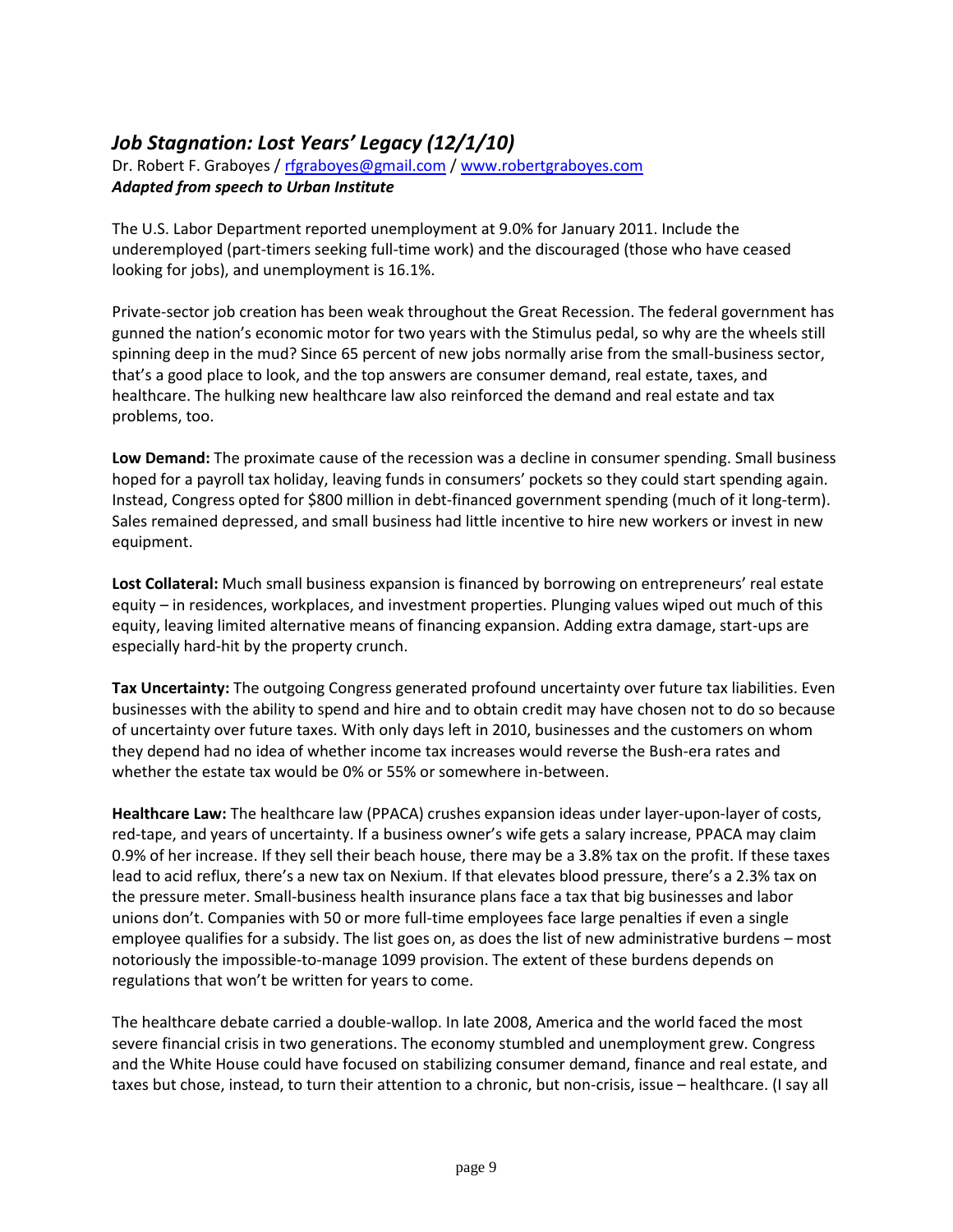of this as someone who always viewed healthcare reform as essential to business and whose employer feels likewise.)

They clumsily reinvented one-sixth of the economy on the fly, neglecting the deepening real estate crisis, allowing it to fester and weigh down small business's net worth and, therefore, access to credit. PPACA committed the country to enormous long-term financial obligations of uncertain magnitude. (The CLASS Act, written from Day One in red ink, is a perfect example.) The struggle to fund PPACA delayed efforts to reform Medicare and Medicaid, turning conversation to new tax burdens, like a Value-Added Tax (an especially onerous tax for small business.) PPACA was sold as a path to long-term financial stability – but even the federal government has punted that claim.

The struggle over PPACA did not end on 3/23/10. With each passing week, another piece falls off of the law. Precious time that could be devoted to the housing and entitlement crises is funneled back into scotch-taping PPACA back together again. The civil war sparked by the healthcare debate makes bipartisan efforts on housing and taxes exceedingly difficult.

How do we get business and jobs growing again? How do we get the government's eye back on the ball? Great questions, but they've barely been asked. Not by an assortment of federally micro-managed micro-incentives. Repealing PPACA (followed by more constructive reforms) would be a start. But we will never get back the lost years of 2009-2011, which Congress frittered away on its hobbies.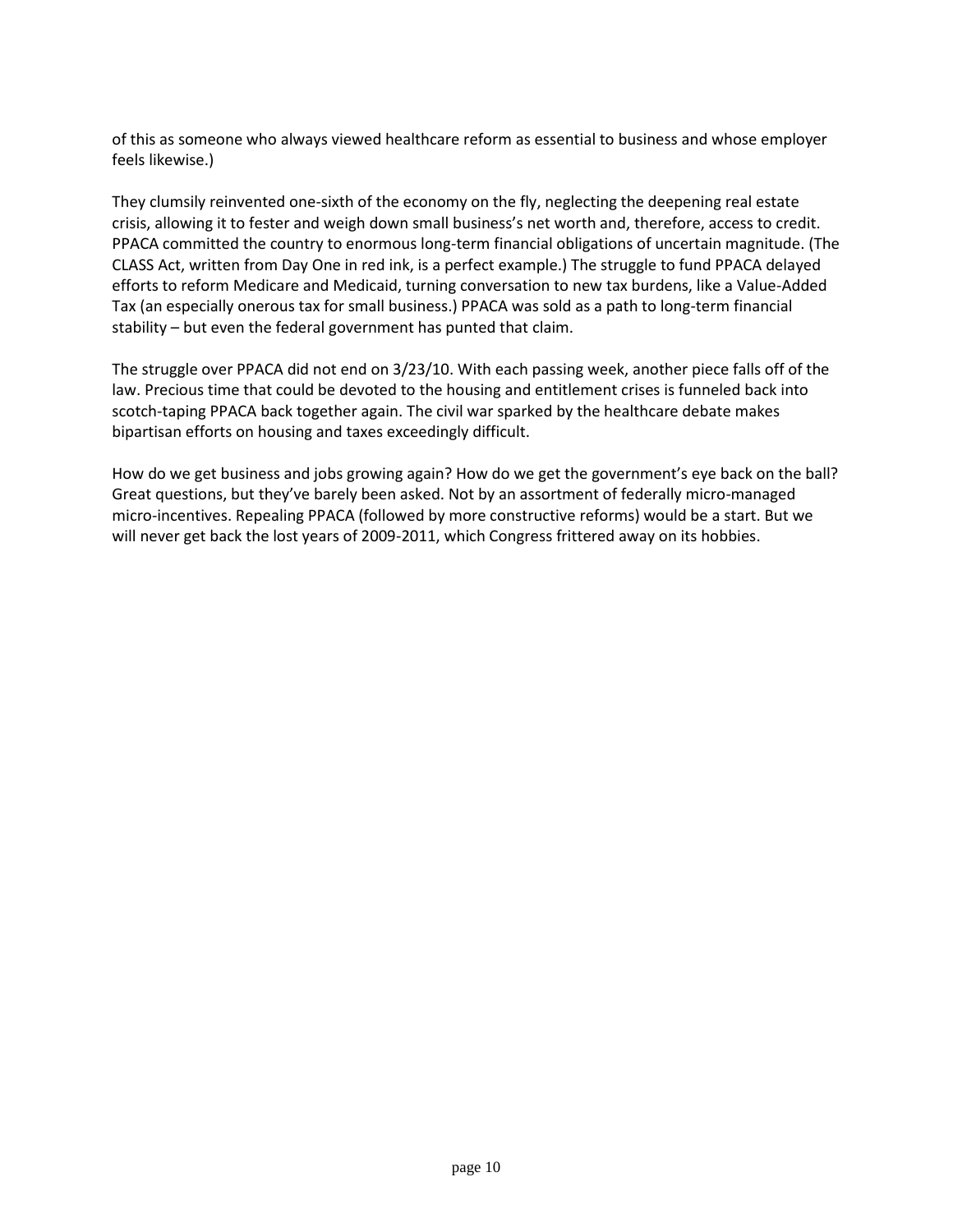## *Healthcare Reform and Small Business (7/20/09)*

Dr. Robert F. Graboyes / [rfgraboyes@gmail.com](mailto:rfgraboyes@gmail.com) / [www.robertgraboyes.com](http://www.robertgraboyes.com/) *Address to the National Conference of State Legislatures*

Good afternoon. With 350,000 members nationwide, NFIB is America's Voice of Small Business. For decades, our members have said healthcare is their most serious problem, distracting them from earning a living and creating most of the country's new jobs. For this reason, NFIB is committed to reform. But not just any bill will do. Reform must make small business owners and employees better off. We'd like everyone covered, but costs can't continue to rise as they have.

Our 50 state organizations are honored to work with your legislatures. Both federal and state governments have unique roles to play in healthcare reform. Neither can go it alone. Today, I'll cover four broad areas: Complaints. Solutions. Federal legislation. And Costs!

### **Complaints**

- **Costs:** Small groups pay 18% more than large groups for equivalent coverage, and their costs have risen 113% since 1999. For many small firms and many of their employees, high, rising, unpredictable costs put health insurance beyond reach.
- **Inefficient purchasing:** Small-group insurance markets are inefficient, prone to churning, and impose high search and administrative costs on firms and employees.
- **Fragmentary information:** Insurance price and outcome information is hard to find and compare, making small business overly dependent on brokers and dealers.
- **Lack of competition:** Firms face concentrated insurance markets. 96% of Alabama policies are sold by a single carrier. Small firms can rarely offer employees more than one policy.
- **Inadequate pooling:** Many small group pools are small and unstable. Unlike self-insured plans, they can't pool across state lines.
- **Tax inequities:** There are major inequities between the large-group, small-group, and individual markets.
- **Obsolete reimbursement and delivery:** Medicare and Medicaid are financially unsustainable and threaten the solvency of governments, firms, and individuals. Medicare's fee-for-service structure drives other public and private insurance markets.

### **Solutions**

The catch-phrase this year is "bending the cost curve." and that means changing insurance markets, the practice of medicine, Medicare, and Medicaid.

**Private insurance markets:** Insurance market reform is a top NFIB priority. It's important, and it's an area where NFIB can have an impact. Our wish list is extensive and includes:

- Health insurance exchanges to increase transparency and expedite transactions.
- Better information technology for transparent cost and outcomes data.
- Voluntary defined contributions by employers.
- Greater portability.
- Larger, more stable risk pools.
- Federal market rules, with adequate state discretion.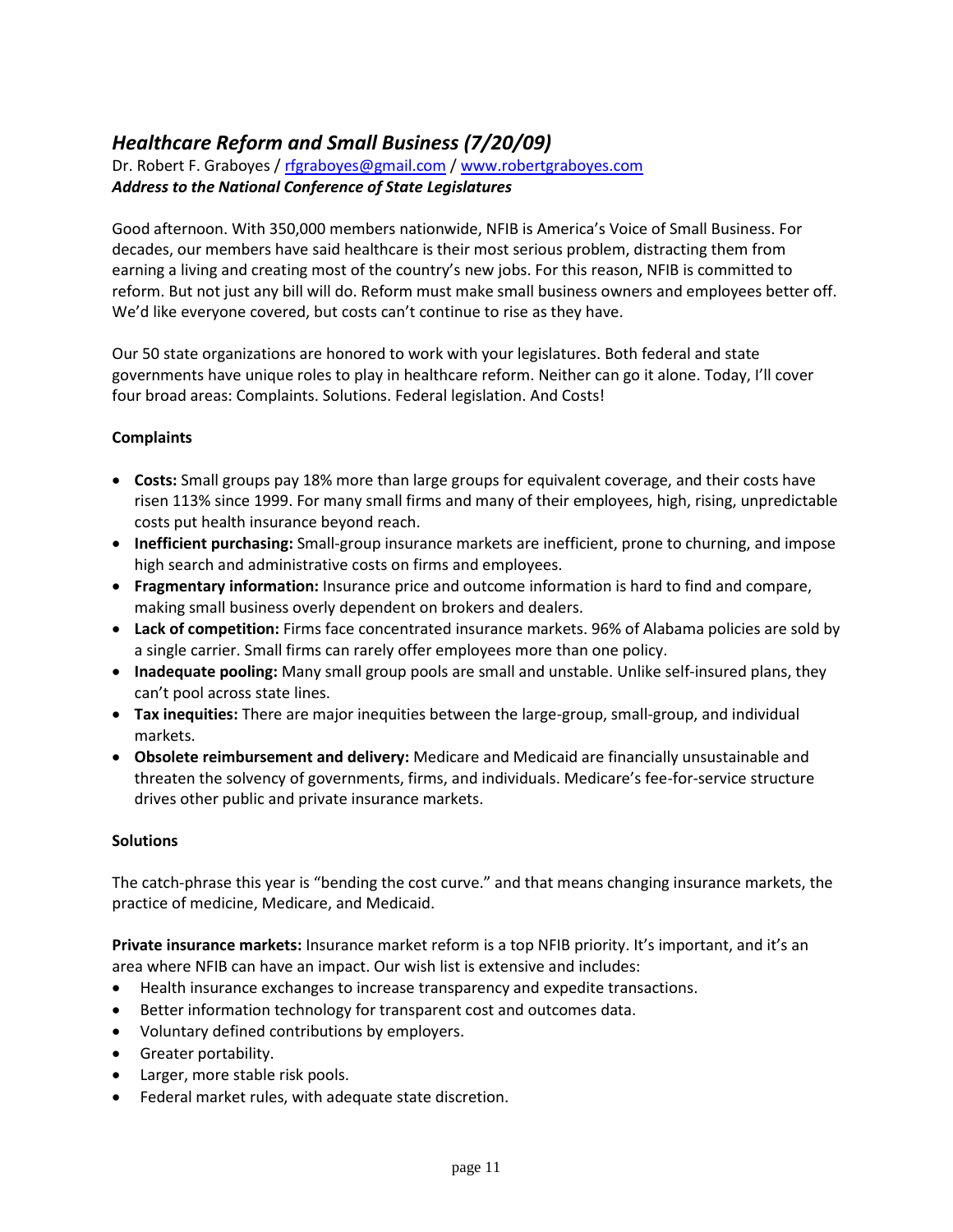- Guaranteed issue and renewal and ending excessive rating on health status.
- Reasonable definitions of minimum creditable coverage.
- Greater consumer involvement through HSAs and CDHPs.

**Practice of medicine:** NFIB spends most of its time on insurance market reform. But serious cost restraint also requires us to alter the underlying clinical costs. NFIB's views on clinical reform aren't as well-defined as those on insurance market reform, but we're interested in exploring the following:

- Better use of IT, including more transparent cost and outcomes data
- Comparative effectiveness applications, but not government micromanagement.
- Malpractice reform (Non-economic damage caps? Arbitration? Health courts? No-fault insurance? Safe harbors for self-reporting?)
- Greater leeway to substitute GPs for specialists and non-physicians for physicians.
- Increased capacity to coordinate care, as Mayo, Geisinger, and Kaiser do.
- Consumer-friendly venues like Minute Clinics
- Drug reimportation.
- Medical tourism (more capacity to reimburse, legal protections)

**Medicare:** Medicare offers a devastating warning about the risks of a public plan option.

- Medicare's antiquated reimbursement rules reward doctors for poking, prodding, and cutting, but not for getting patients healthy or keeping them that way.
- Some estimates place fraud at 12% of Medicare payments; Google "Medicare" and "fraud" together and you get 7,270,000 hits.
- In 1965, President Johnson predicted Medicare would cost \$500 million per year (\$3.5 billion in 2009 dollars). This year, Medicare will actually spend around \$500 billion – 143 times as large. Medicare's \$30 trillion long-term funding gap is on course to consume the entire federal budget by mid-century.

**Medicaid:** State legislatures understand better than anyone how urgently we must fix Medicaid's \$300 billion + in annual spending.

- To reform Medicaid, we have to reform Medicare.
- The federal-state revenue-sharing arrangement that rewards high spending and punishes frugality.
- Complex qualification requirements and enrollment procedures mean that 12 million Medicaideligible people go uninsured and, often, seek medical care in emergency rooms, hospitals, and other high-cost venues – and those in this room have to pick up the bill.

### **Federal Legislation**

So how are the bills shaping up in Washington? There are two overarching problems. So far, the bills don't do enough to bring costs down. And they do some really risky and expensive things to spread coverage around.

Everyone agrees with President Obama's view that the rapid rise in healthcare costs is "a threat to our economy" and a "ticking time bomb for the federal budget." Yet, most proposed legislation begins by asking "Where can we find an extra trillion or two to spend?"

**House Tri-Committee Bill:** NFIB opposes the House Tri-Committee Bill. There are many things wrong with it. It includes a public plan that would demolish private insurance markets. It centralizes both the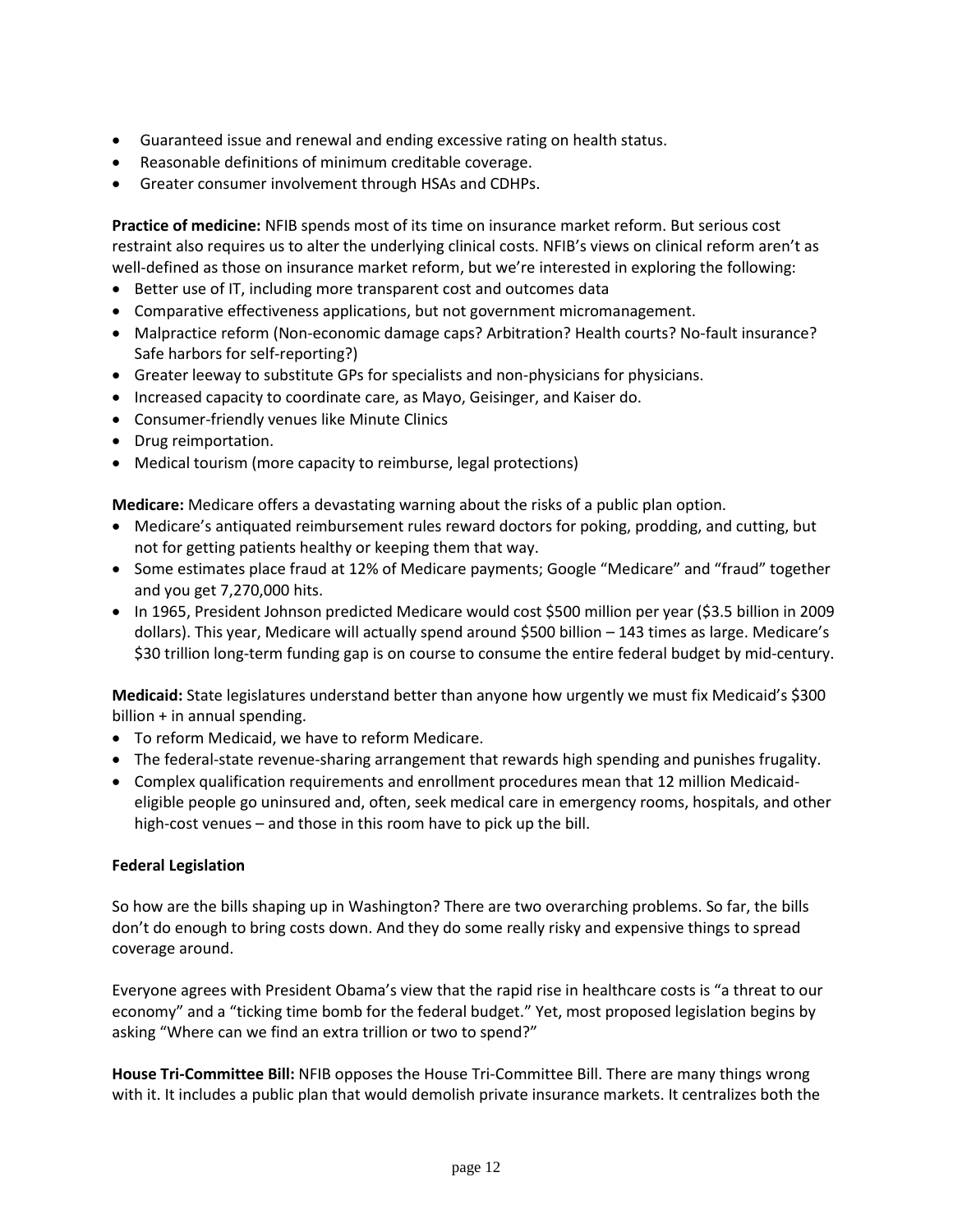business of insurance and the practice of medicine to an unacceptable degree. It extends subsidies and government programs to far too many people. But its biggest fault, and our greatest disappointment, is that it does not deal with costs.

For small business, the House Bill is deadly. An onerous pay-or-play requirement features an 8% payroll tax that would hobble the capacity of businesses to create and retain jobs. The biggest brunt would fall on low-income workers who would either lose their jobs or see their wages depressed. Payroll taxes are recipes for replacing full-time workers with part-timers, machines, and foreign outsourcing. A recent NFIB study examined the impact of employer mandates and estimated 1.6 million jobs lost over five years.

For minimum creditable coverage, the bill mimics a gold-plated Federal Employees' Plan. The Congressional Budget Office warned that little in the bill would contain long-term cost increases. It would, however, open up an immediate funding gap, and the House is considering a surtax on the "wealthiest Americans" to fill that gap. "Wealthiest Americans" is in quotes, because this tax relies on a spurious definition of who is wealthy. Seventy-five percent of small business owners report business earnings on their individual income taxes. These businesses reinvest lots of their after-tax portion back into their firms to expand markets, hire employees, build facilities and buy supplies. For many, the surtax would sap the firms' biggest funding source, choking business growth and job creation. This tax most severely damages those firms experiencing the greatest success and producing the most new jobs. This bill effectively tells them, "Slow down. Don't grow. Don't create so many jobs." Bad idea in good times; terrible idea in a deep recession. Even if an owner takes home very little and plows the lion's share into new jobs, this bill treats him as if he's the guy on the Monopoly board – cash flying out of tuxedo pockets.

**Senate Bills**: NFIB has been much more deeply involved in the process that produced the two major Senate bills. Senators Kennedy and Enzi involved NFIB deeply in the deliberations leading up the HELP Committee's bill, and Senators Baucus and Grassley did likewise in the Finance Committee process.

The HELP bill shares some of the negative aspects of the House Bill. It suffered a blow when CBO estimated a \$1 trillion funding gap to cover only one-third of the uninsured. A later score reduced the gap and increased estimated coverage, but this is still a bill with serious problems. Like the House Bill, the subsidies are excessive, there's a public plan, and minimum coverage imitates the federal employees' plan. Again, NFIB appreciates the input we were accorded, but we're less happy with the end result.

The Finance Committee bill is very much on the table. Some of its features trouble us, but it could become palatable to small business. There's no public plan. At least one version eliminates pay-or-play. We'll see where the process takes us over the next few weeks.

There are other bills. The Republicans have offered a more market-oriented substitute. Senators Wyden and Bennett have offered a bipartisan plan that essentially blows up the employer-sponsored insurance and starts over again.

**Costs!**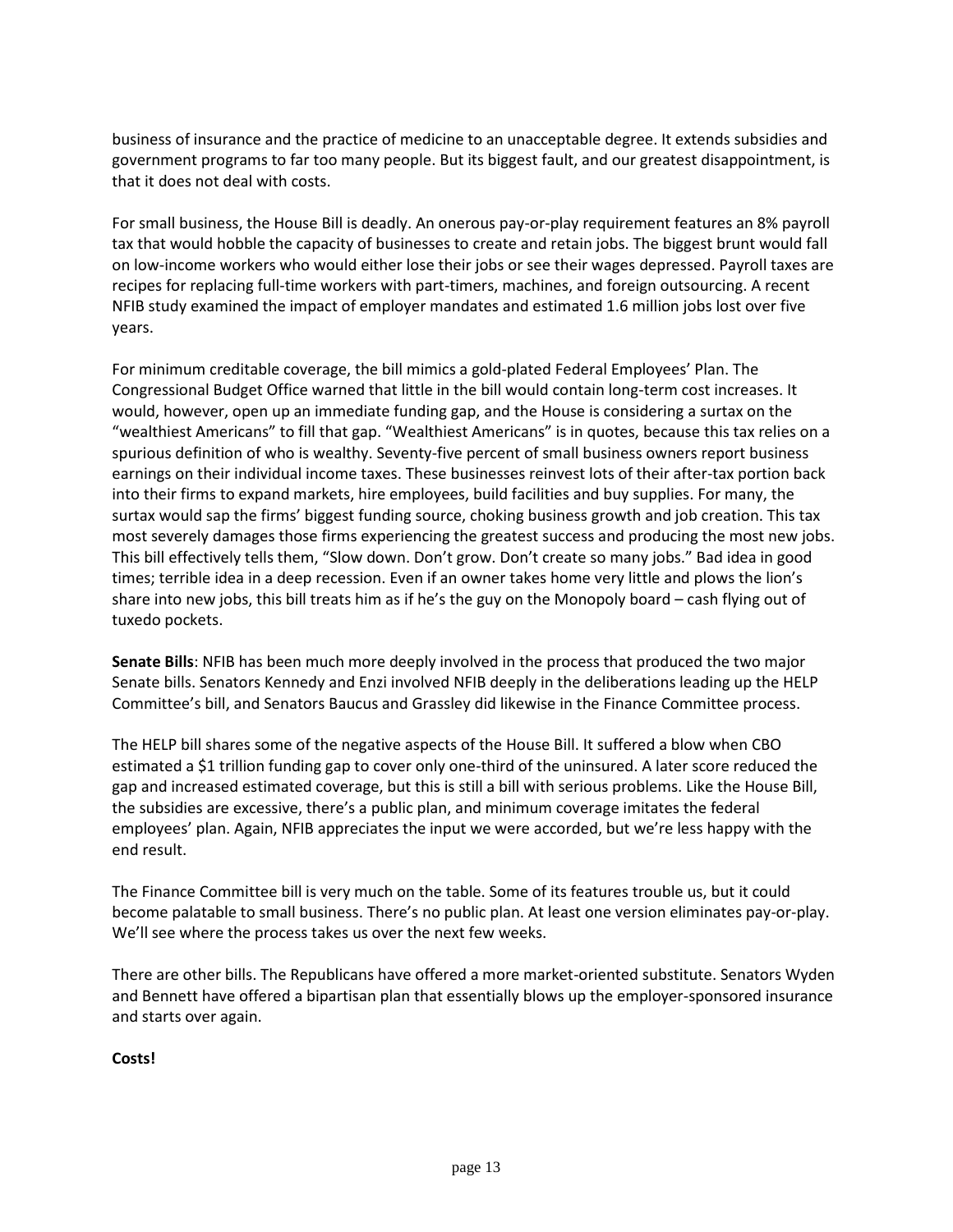Benefits are fun. Costs are not. "Cover the Uninsured!" makes a great bumper sticker. So does "Better Care for All!" But "Let's All Cut Costs!" doesn't show up on many bumpers. The rhetoric of reform revolves around benefits, but our ability to deliver those benefits depends entirely on whether we can get costs under control. With 90 million baby-boomers heading toward the healthcare system, we need that bumper sticker – in a large, bold font.

Now, when I ask folks how we're going to get costs under control – and believe me, I ask it a lot – a funny thing happens. Whomever I'm talking to tells me about his favorite benefit and concludes with, "And that'll bring down costs!" "Get all the uninsured people covered – and that'll bring down costs!" "Improve the quality of medical education – and that'll bring down costs!" "Practice more preventive care – and that'll bring down costs!" Problem is, those benefits usually don't bring down the costs. Here are two cases:

**Prevention:** I like prevention. So does small business, as long as programs are voluntary. But while prevention may be good for health, it generally pushes costs up, not down. There's little hard evidence that company prevention programs actually improve health. Even less so for small business. And, truth be told, prevention's not always good for health.

How can prevention not cut costs? An ounce of prevention is worth a pound of cure. A stitch in time saves nine. Yadda-yadda. Problem is, you can't just compare how expensive Mr. Smith's illness is and how cheap prevention would have been. Prevention isn't just "Brush, floss, exercise, eat broccoli, look both ways before crossing." It's tests, pills, surgery, therapy, consultation. Preventing Smith's costly illness means screening lots of people, treating the sick ones, treating some well ones who SEEM sick but aren't, and undoing side effects of testing and treatment. (Add some lawyers to the mix.) Plus, prevention helps people live longer, so they have more time to get REALLY expensive illnesses. That's good, but doesn't cut costs. This isn't fun to hear, but the weight of evidence is really strong.

**Coverage:** I can say many good things about the 2006 Massachusetts reforms. But they made one grave error, and it's one that other states and Congress are in danger of repeating. They said, "Let's expand coverage – and that'll bring down costs!" But it didn't. This coverage-before-cost gambit imperils the state's fiscal stability and the long-term success of the healthcare reform itself. They're dropping dental coverage for the poor and medical coverage for legal immigrants. Even though the statistics say there are very few uninsured, there's evidence that people are drifting in and out of coverage under the radar.

The lesson? When anyone says, "And that'll bring down costs!" You ask a simple question: "How?" And when they say, "I don't exactly know," you say, "Find out. Get back to me on it." And while you're at it, give them a bumper sticker.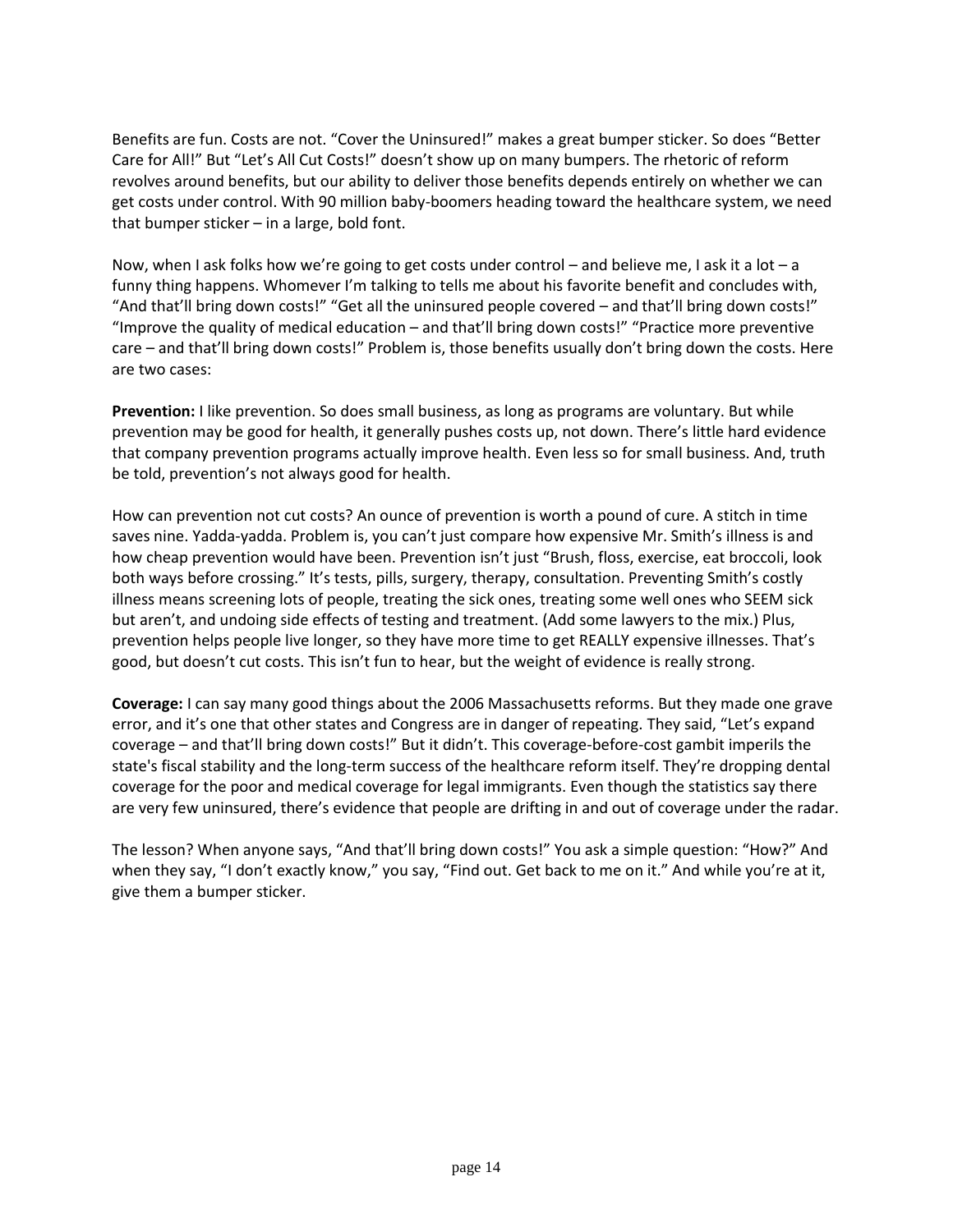### *Healthcare and Small Business: Problems and Fixes* **(6/23/09)**

Dr. Robert F. Graboyes / [rfgraboyes@gmail.com](mailto:rfgraboyes@gmail.com) / [www.robertgraboyes.com](http://www.robertgraboyes.com/) *Address to the National Economists Club*

American healthcare is great, except when it's not. And when it's not, chances are it is especially bad for small business owners and their employees.

I'm Bob Graboyes, Senior Healthcare Advisor at the National Federation of Independent Business. With 350,000 members nationwide, NFIB is the voice of small business in America. For decades, our members have told us that healthcare is their most serious problem, distracting them from what they do best -earning a living and creating most of the country's new jobs. For this reason, healthcare reform is NFIB's number one priority.

I'll begin by rattling off a list of complaints:

- **Costs:** Small business healthcare costs are high, rising, and unpredictable. Small groups pay, on average, 18 percent more than large groups do for equivalent coverage, and small-firm costs have risen 113 percent since 1999. For many small firms and for many of their employees, costs put health insurance beyond reach.
- **Market inefficiency:** Small-group insurance markets are inefficient and impose high search and administrative costs on firms and employees. Most of our members have no human resources departments, benefits counselors, insurance negotiators, onsite gymnasiums, or special expertise in healthcare or health insurance.
- **Fragmentary information:** Information on prices and outcomes and policies is hard to come by and difficult to compare, making small businesses overly dependent on the advice of brokers and dealers.
- **Lack of competition:** Firms often face a marketplace with very few carriers. It is generally impossible for a small firm to offer more than one policy to its employees – thus forcing dissimilar people into one-size-fits-all policies. Alabama is the most extreme example – with 96% of small-business policies sold by a single carrier.
- **Inadequate pooling:** Small groups often comprise small, unstable pools. Unlike self-insured plans, small group pools are restricted to the borders of a single state. A single ill family member can render coverage unaffordable or unavailable for an entire firm.
- **Tax inequities:** The tax system creates major inequities between the large-group, small-group, and individual markets.
- **Obsolete reimbursement and delivery:** Medicare and Medicaid are financially unsustainable and threaten the solvency of governments, firms, and individuals.

Now, let me discuss some potential approaches in resolving these problems.

As economists, we understand that benefits are fun, but costs aren't. Therefore much of the public debate over healthcare reform involves expanding coverage to the uninsured and improving the quality of care. Those are the fun things to talk about. Last week, the CBO tossed a bucket of cold water in our faces. In two documents, CBO reminded us that we cannot expand coverage or improve quality without dealing with costs. We either have to find funding or find ways to cut. Neither of those makes an attractive bumper sticker.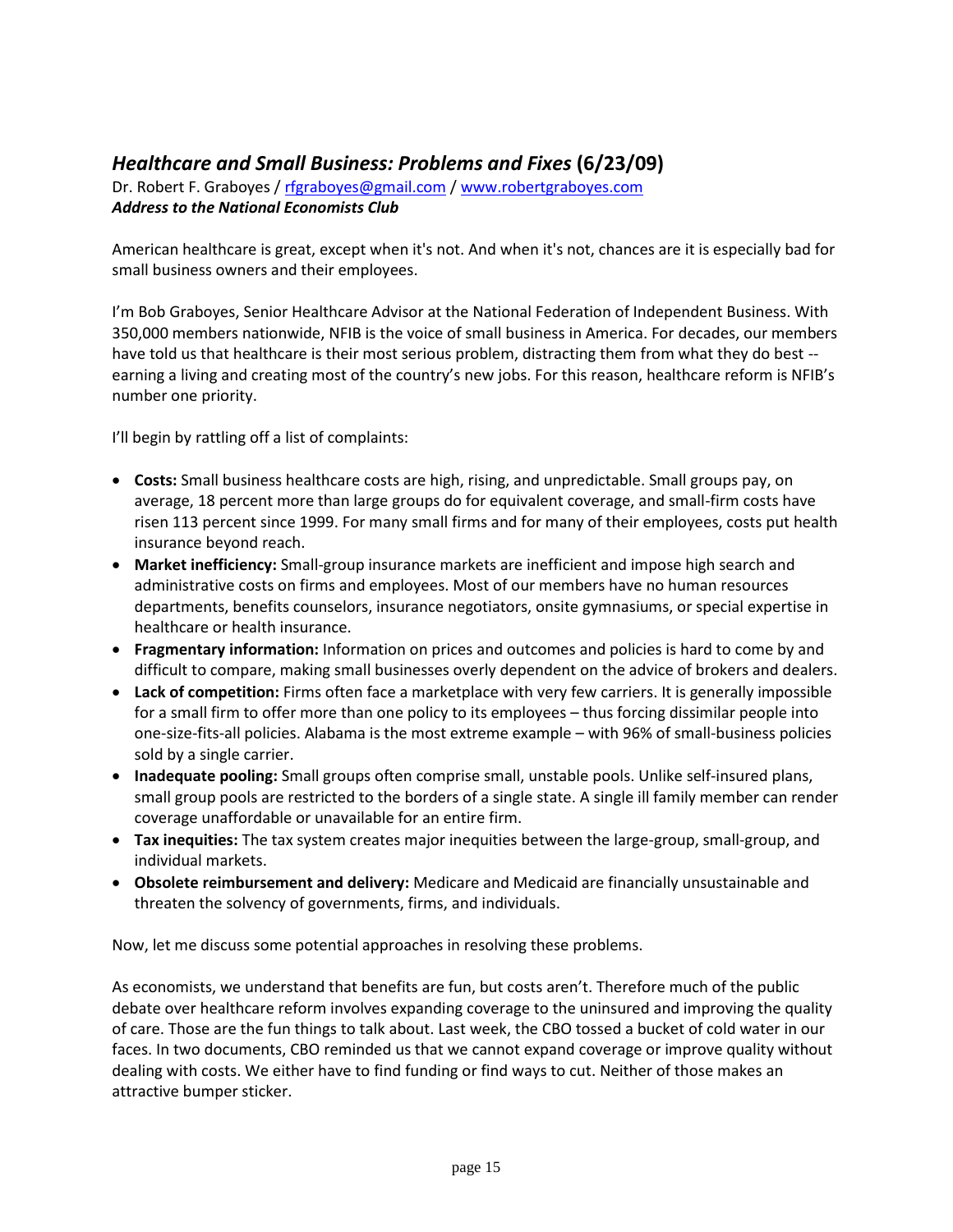Tax policy is certainly on the table. The idea of capping the tax exclusion is discussed on both sides of the aisle. Somewhat further afield, Drs. Ezekiel Emanuel and Victor Fuchs have suggested instituting a VAT. (FYI, Dr. Emanuel is Rahm's brother.) Of course, the fact that we are in a deep recession complicates the notion of tax increases.

So I'll focus the remainder of my talk more on cost-cutting, rather than revenue-raising. A variety of experts – perhaps most famously Peter Orszag – have suggested that up to 30% of healthcare spending delivers virtually no medical good. The challenge, though, is to figure out how to cut the useless 30% while leaving the good 70%. Let me begin by listing two ideas that have considerable merit, but which are unlikely to be cost-cutters.

- I. **Prevention:** For all its virtue, preventive care will mostly raise costs, not cut them. Saving one person from an expensive illness is great, but generally means testing many who aren't sick, treating some who don't need treatment, and injuring some in the process. In sum, prevention can save patients, but rarely saves money.
- II. **Covering the uninsured:** Many in Massachusetts thought expanding coverage would bring in the healthy uninsured and drive costs down. The resulting "coverage now, costs later" policy has thrown the state's budget into turmoil after only two years.

Then there are two other more politically controversial ideas, and I have serious doubts as to whether either would cut costs.

- III. **A public insurance option.** The best counterargument is Medicare. In 1965, President Johnson predicted Medicare would cost \$500 million per year (\$3.5 billion in 2009 dollars). Medicare will actually spend around \$500 billion this year and suffers a \$30 trillion long-term funding gap. Medicare's rigid, antiquated reimbursement structure is healthcare's single biggest cost-driver.
- IV. **Tight federal controls:** However good its intentions, no national government possesses sufficient knowledge, resources, power, or flexibility to legislate cost cuts – unless you don't mind shortages, surpluses, and queues. States, providers, and consumers must have sufficient autonomy to seek, discover, and implement cost-saving measures.

Now, I'll consider some measures that just might – to use the current phrase – bend the cost curve. First let me focus on those ideas that are specific to small business.

- 1. **Exchanges:** Health insurance exchanges/portals should be present in every state to expedite the gathering of information, comparison of plans, and enactment of transactions. In other words, transparency. Conceivably, some areas of the country could have multiple, competing exchanges, as long as all exchanges in a state or region are subject to identical market rules.
- 2. **Increase portability:** Apply consistent, national rating rules with some state discretion, guaranteed issue, and guaranteed renewability.
- 3. **No health status rating:** Health status rating should be abandoned in the small group and individual markets. An illness should not put health insurance beyond reach of anyone. Rating on age, geography, and behavior is more defensible. Adequate risk-adjustment mechanisms will be needed to minimize adverse selection. With well-crafted rules, insurers can make good returns in ways other than by health underwriting.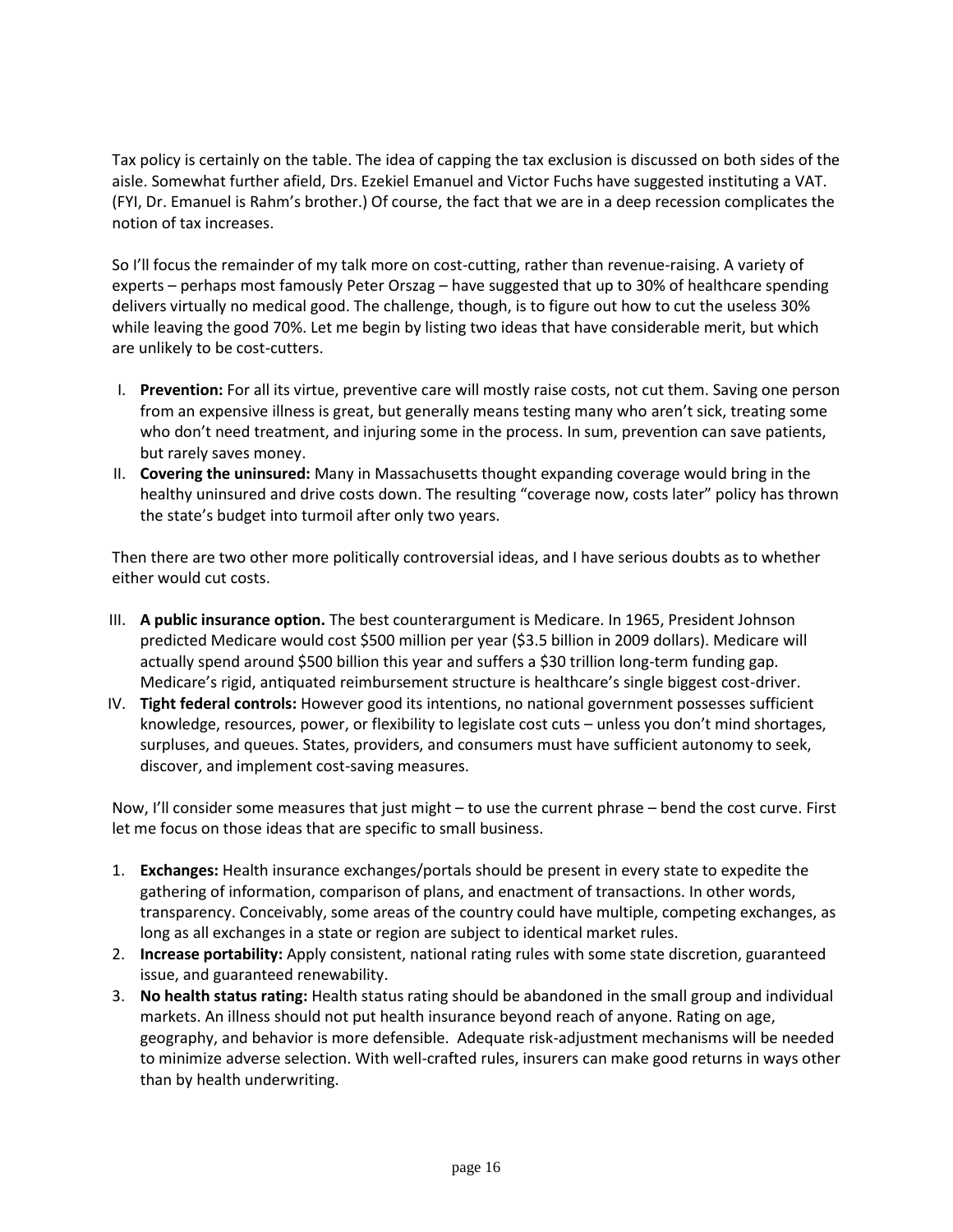- 4. **Move to larger, more stable risk pools:** To maximize the benefits of pooling, the small group and individual markets could be merged under consistent rules. Multi-state pooling is a worthy possibility.
- 5. **Taxes:** Consider capping or eliminating the tax exclusion or providing a means for tax equity between those with individual policies and those with employer-sponsored plans. Current law creates a wall that gives rise to job lock and restricts the capacity of enrollees to vote with their feet.
- 6. **No employer mandates or pay-or-play:** NFIB strongly opposes employer mandates or pay-or-play schemes. Our recent study suggests that an employer mandate with a minimum 50% contribution would cost the country 1.6 million jobs over 5 years. A pay-or-play scheme would result in perverse incentives. It is a recipe for replacing full-time workers with part-timers, machines, and foreign outsourcing. It is vital to remember that the cost of employer mandates and pay-or-play ultimately falls on employees, not employers. Employer contributions should remain voluntary.
- 7. **Minimize benefit mandates:** Some states mandate that all policies cover items like in-vitro fertilization and hair transplants (plus many far-less-controversial mandates). Rules on minimum creditable coverage must not squelch innovation or preclude flexible benefit design. The impact of these mandates fall primarily on small business.

Now, I'll look at some broader reforms, not specific to small business, but which will have tremendous spillover effects on small business.

- **8. Reform Medicare:** Medicare is the single largest cost-driver in the system, largely due to its fee-forservice reimbursement. A managed care, outcomes-based approach could solve a lot of cost problems. Currently, Medicare has separate segments for physicians, hospitals, and pharmaceuticals – three classes of inputs. In a recent NFIB publication, Dr. Lou Rossiter suggested restructuring payments according to four classes of outputs – medically necessary, lifestyle, experimental, and long-term. Because Medicare is so big, Medicaid and private insurers tend to mimic its reimbursement system.
- 9. **Reform Medicaid:** Medicare is pressing on the federal budget, and at \$300 billion + per year, Medicaid is doing likewise on state budgets. Part of the problem is the federal-state revenue-sharing arrangement that rewards high spending and punishes frugality. Another problem is that complex qualification requirements and enrollment procedures mean that 12 million Medicaid-eligible people go uninsured and, often, seek medical care in emergency rooms, hospitals, and other highcost venues.
- 10. **Coordinated care:** Use grants and regulatory leeway to encourage providers like Mayo, Geisinger, Kaiser, and Intermountain to expand and experiment, particularly with Accountable Care organization structures and with chronic care and disease management. Apply pay-for-performance bonuses at the organizational rather than individual level. But when tempted to mandate coordinated care, remember that these high-quality models are notoriously hard to transplant, and no one knows why.
- 11. **Clinical effectiveness:** Assemble institutions inside and outside the government to assess the relative value of different medical approaches. But don't turn this research into rigid, centralized micromanagement.
- 12. **Information technology:** Devise standardized language, medical records, and payment procedures, but don't micromanage the process. Use pay-for-performance funds to encourage process goals and where possible, build on existing systems such as credit card platforms.
- 13. **Malpractice:** Cap settlements. Establish health courts, and substitute arbitration and insurance for torts. Enact safe harbor protections for providers who voluntarily reveal their own medical errors.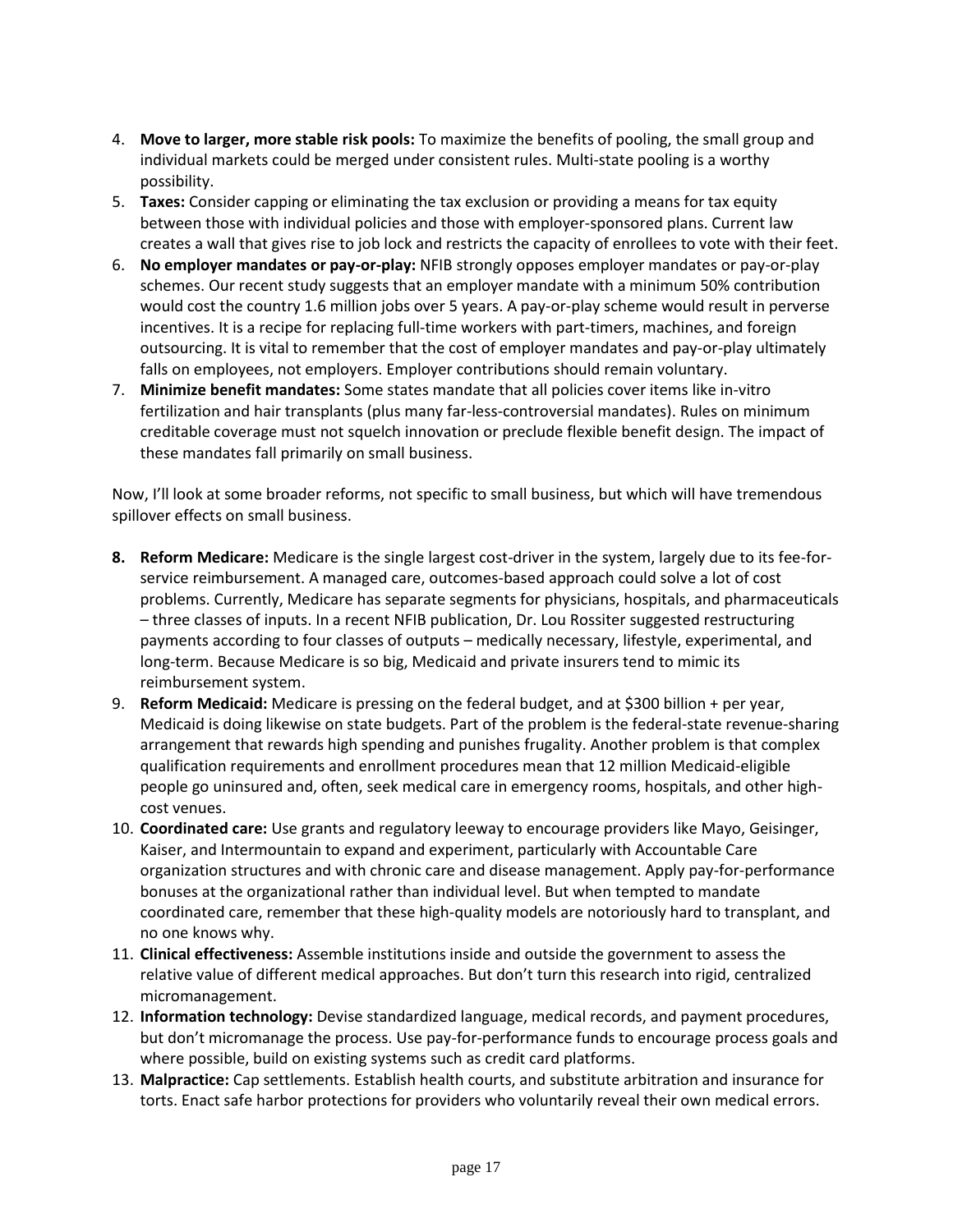- 14. **Medical workforce:** Encourage prudent substitution of non-physician providers for physicians, and substitution of primary care physicians for specialists. Lower barriers for interstate provider mobility. Eliminate legal biases that artificially increase the number of specialists and reduce the number of primary care physicians.
- 15. **Consumer involvement:** Encourage Health Savings Accounts, Consumer-Driven Health Plans and similar instruments to involve consumers directly in managing their own health.
- 16. **Low-cost alternative venues:** Encourage low-cost community based options clinics, existing retail drug outlets, etc.
- 17. **Medical tourism:** Promote, or at least do not discourage, medical tourism. Don't limit or prohibit reimbursement for interstate or international medical tourism. Develop legal protections (malpractice, fraud indemnification) for medical tourists.
- 18. **Permit drug reimportation:** Permit reimport of drugs, as long as adequate safety standards are in place.

I've brought you NFIB's Small Business Principles for Healthcare Reform. Our research and other information are on NFIB's healthcare website: [www.FixedForAmerica.com.](www.FixedForAmerica.com)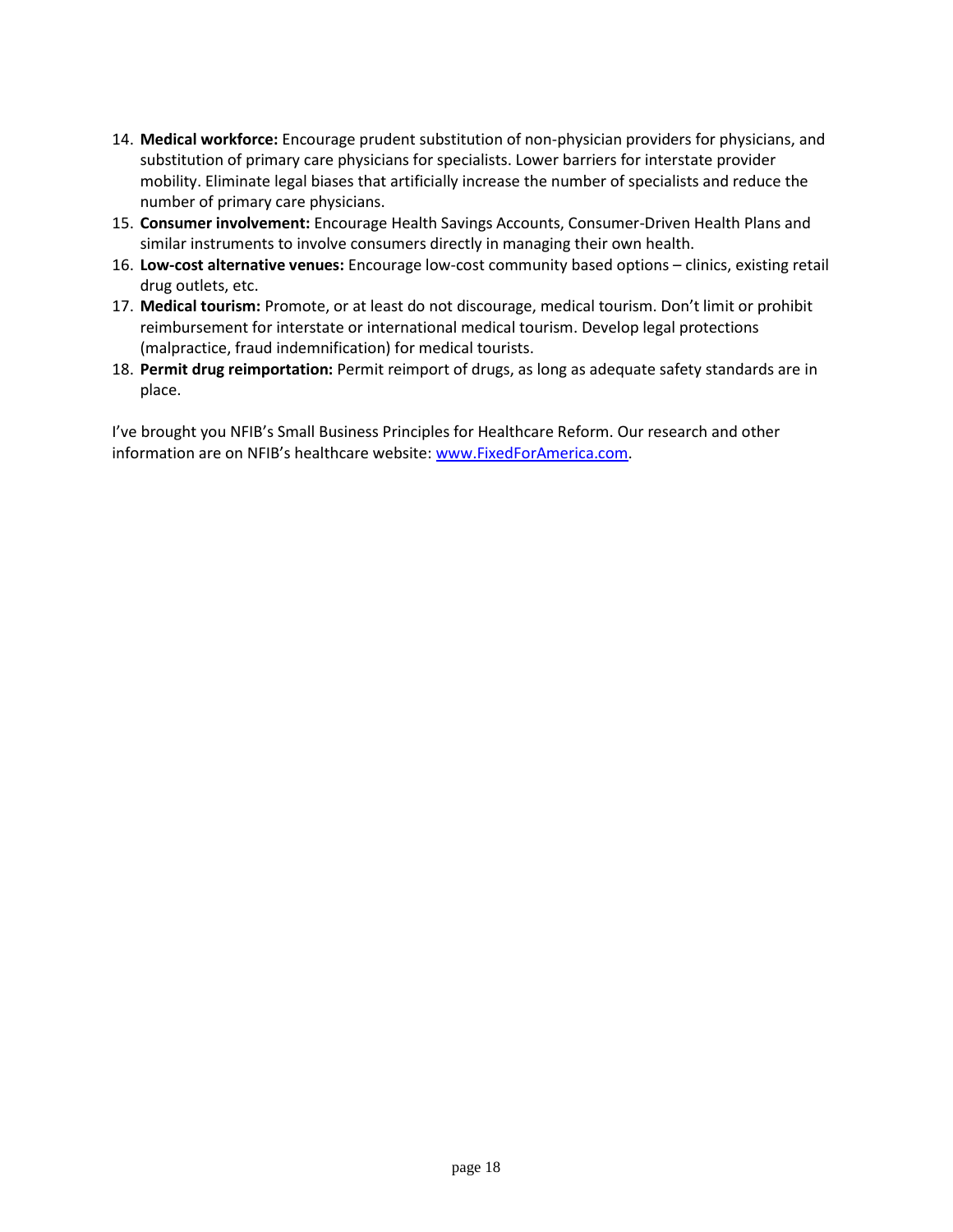## *Small Business and Healthcare Reform* **(5/28/09)**

Dr. Robert F. Graboyes / [rfgraboyes@gmail.com](mailto:rfgraboyes@gmail.com) / [www.robertgraboyes.com](http://www.robertgraboyes.com/) *Address to the American Benefits Council*

I'm Bob Graboyes, Senior Healthcare Advisor at the National Federation of Independent Business. With 350,000 members nationwide, NFIB is the voice of small business in America. For decades, our members have told us that healthcare is their most serious problem, distracting them from what they do best - earning a living and creating most of the country's new jobs. For this reason, healthcare reform is NFIB's number one priority.

We appreciate the eloquent, admirable statement that the American Benefits Council sent to Senators Baucus and Grassley. NFIB could comfortably adopt verbatim many of the sentiments you expressed. We especially appreciate your clear and repeated comments that health insurance is an especially tough obstacle course for small businesses and their employees.

Let me begin by rattling off a list of complaints:

- **Costs:** Small business healthcare costs are sky-high, rising, and unpredictable. Small groups pay, on average, 18 percent more than large groups do for equivalent coverage, and small-firm costs have risen 119 percent since 1999. For many small firms and for many of their employees, costs put health insurance beyond reach.
- **Uninsurance:** A majority of America's uninsured are in families headed by a small business owner or employee.
- **Market inefficiency:** Small group insurance markets are inefficient and impose high search and administrative costs on the firms and their employees. Most of our members have no human resources departments, no benefits counselors, no insurance negotiators, no onsite gymnasiums, and most of all, no special expertise in healthcare or health insurance.
- **Fragmentary information:** Information is hard to come by and difficult to compare, making small businesses overly dependent on the advice of brokers and dealers.
- **Lack of competition:** Firms often face a marketplace with very few carriers. It is generally impossible for a small firm to offer more than one policy to its employees – thus forcing dissimilar people into one-size-fits-all policies.
- **Inadequate pooling:** Small groups often comprise small, unstable pools. Unlike self-insured plans, small group pools are restricted to the borders of a single state. A single ill family member can render coverage unaffordable or unavailable for an entire firm.
- **Tax inequities:** The tax system creates major inequities between the large-group, small-group, and individual markets.
- **Obsolete reimbursement and delivery:** Medicare and Medicaid rest on antiquated reimbursement systems that lock obsolete delivery systems into place. The programs are financially unsustainable and threaten the solvency of governments, firms, and individuals.

Now, likewise, I'll list some of NFIB's favored approaches in resolving these problems:

- **Market reform:** The small group and individual markets need major overhauls.
- **Consistent rating rules:** We need national rating rules with some state discretion.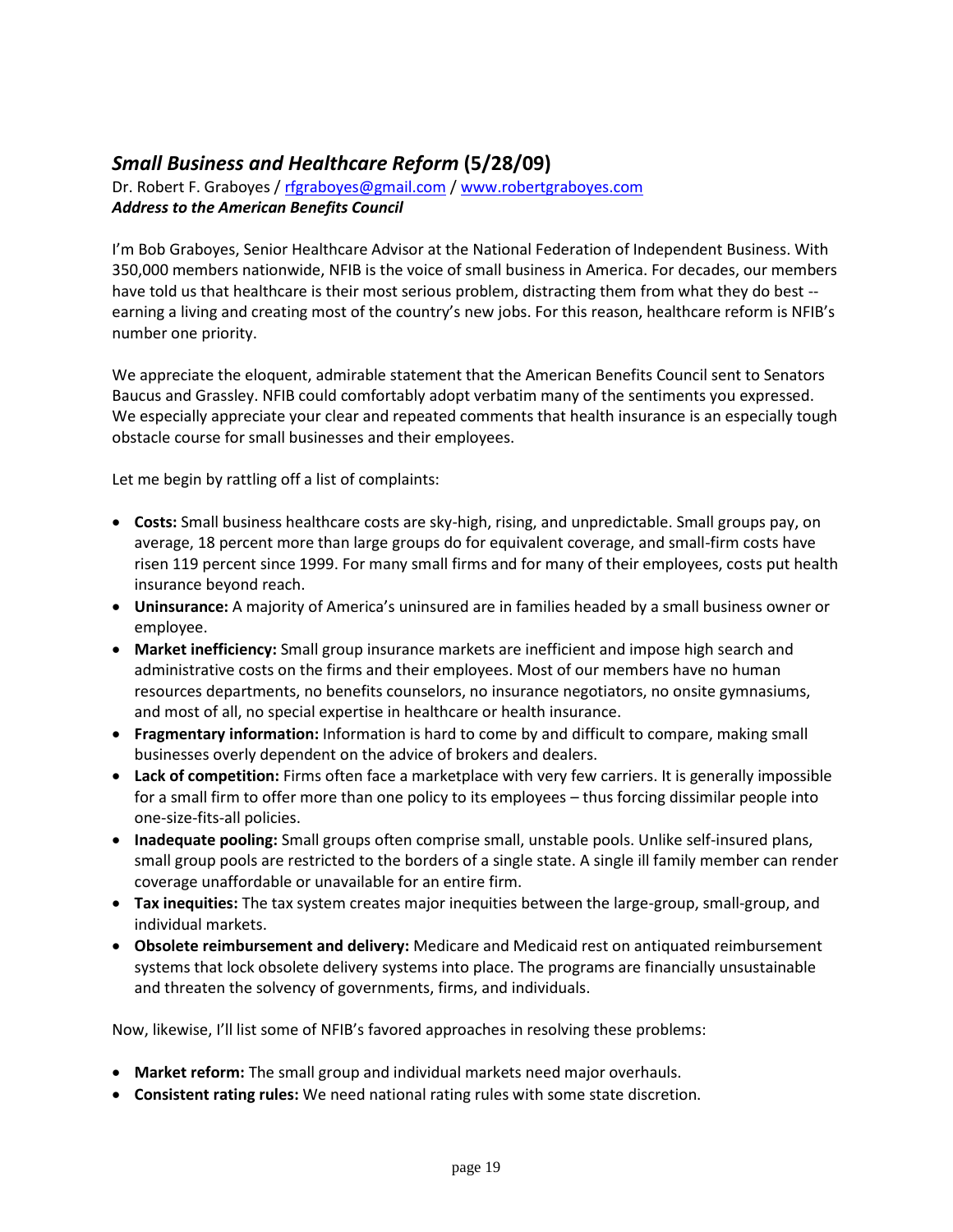- **No health status rating:** Health status rating should be abandoned in the small group and individual markets. An illness should not put health insurance beyond reach of anyone.
- **Unified small-group market:** The small group market should not be split into multiple markets, such as separate markets for micro (1-10) groups and larger small groups.
- **Individual/small group merger:** To maximize the benefits of pooling, the small group and individual markets should be merged under consistent rules over a prudent timeline.
- **Exchanges:** Health insurance exchanges/portals should be present in every state to expedite the gathering of information, comparison of plans, and enactment of transactions. An exchange could encompass a multi-state region. Conceivably, some areas of the country could have multiple, competing exchanges, as long as all exchanges in a state or region are subject to identical market rules.
- **Tax credits:** Small business and low-income tax credits are essential if an individual mandate is enacted. It is important to structure credits so that they benefit those who need financial help in securing insurance, rather than those who do not.
- **Stabilize Medicare:** Medicare's financial balance must be restored. The financial hole in Medicare amounts to an unfunded debt of \$124,000 for every adult and child in America. In addition, Medicaid and SCHIP pose similar risks.
- **Medicare microeconomic effects:** The current reimbursement system rewards medical treatments rather than medical outcomes and wellness.
- **No employer mandates or pay-or-play:** NFIB strongly opposes employer mandates or pay-or-play schemes. Our recent study suggests that an employer mandate with a minimum 50% contribution would cost the country 1.6 million jobs over 5 years. A pay-or-play scheme would result in perverse incentives. It is a recipe for replacing full-time workers with part-timers, machines, and foreign outsourcing. It is vital to remember that the cost of employer mandates and pay-or-play ultimately falls on employees, not employers. Employer contributions should remain voluntary.
- **Easier Medicaid enrollment:** 25% of today's uninsured are Medicaid-eligible, so enrollment must be made easier.
- **Maintain private markets:** Market reforms and private insurance are preferable to a public plan or to early Medicare buy-in.
- **Plan flexibility:** Rules on minimum creditable coverage must not squelch innovation or preclude flexible benefit design. Like NFIB, you endorse quality high-deductible plans, for example.

You correctly note the "hidden tax" that uncompensated care imposes on taxpayers and private insurance purchasers. But without cost-reduction measures, reform may simply replace this hidden tax with an even larger, explicit, out-in-the-open tax. Employer mandates or pay-or-play schemes would have just that effect, plus the sort of perverse responses that you mentioned.

We agree that large and small employers care about their employees' health which, in turn affects firms' profitability. You mentioned some of the tools at your members' disposal: "innovative health coaching and healthy lifestyle programs, cost and quality transparency initiatives, pharmaceutical management programs, and value-based health plan designs." It is much more difficult, if not impossible, for small businesses to use such tools to steer their employees toward good health.

We appreciate your comment that, "the solutions to expanding coverage among smaller employers will critically depend on the ability to make this highly valued benefit more affordable and sustainable for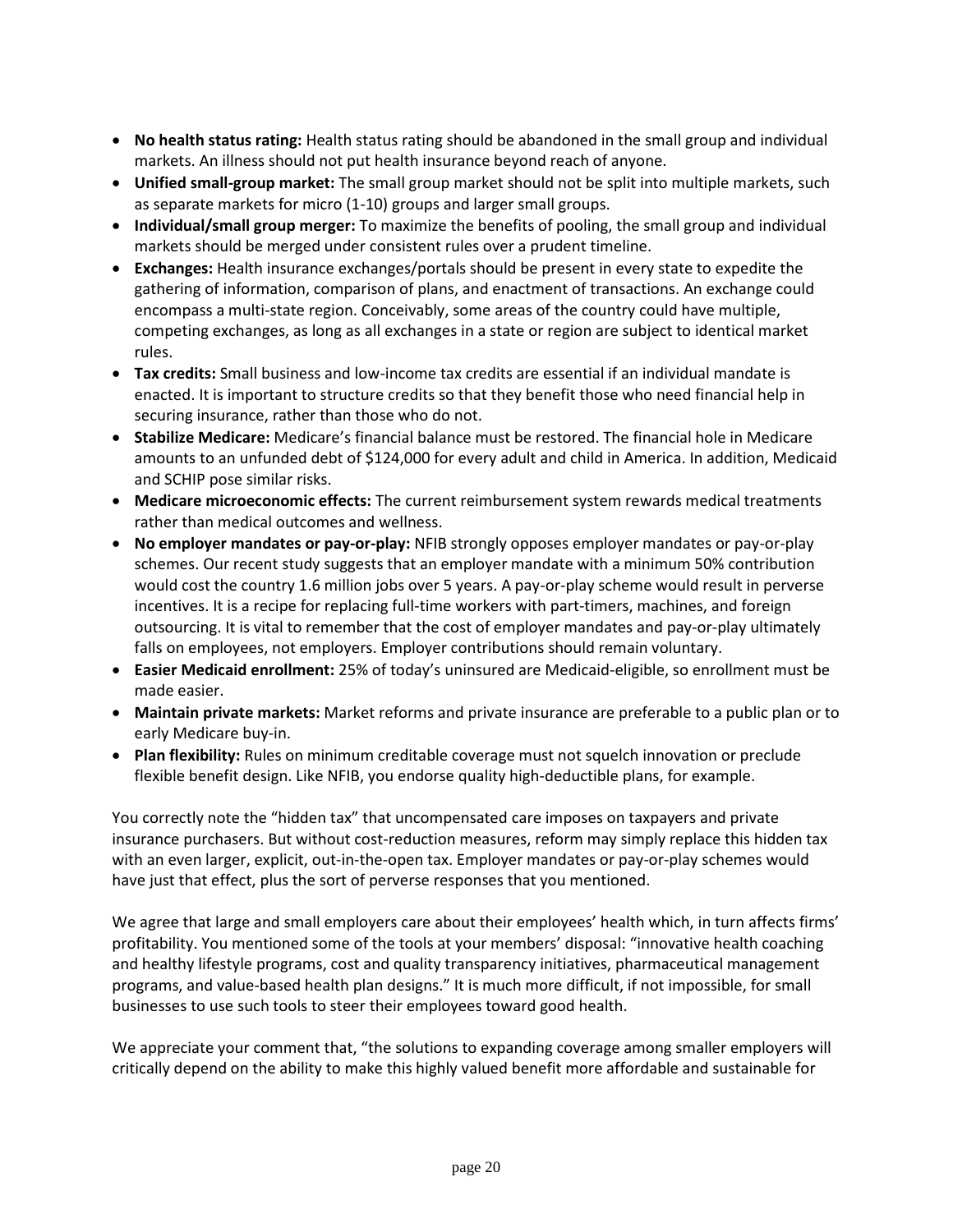all." In this, you mirror NFIB's contention that expanded coverage and improved quality cannot occur without ratcheting down costs.

I've provided you today with NFIB's recently expanded Small Business Principles for Healthcare Reform. I've also brought four recent studies that NFIB either conducted or commissioned. Lots more information is on our healthcare website[: www.FixedForAmerica.com.](www.FixedForAmerica.com)

In sum, I think we agree that there's a lot of good in America's healthcare system. And there are substantial problems, many of which are centered on the families, employees, and owners of small businesses. As we move forward in the coming weeks and months, it is vital that we remember both of these facts.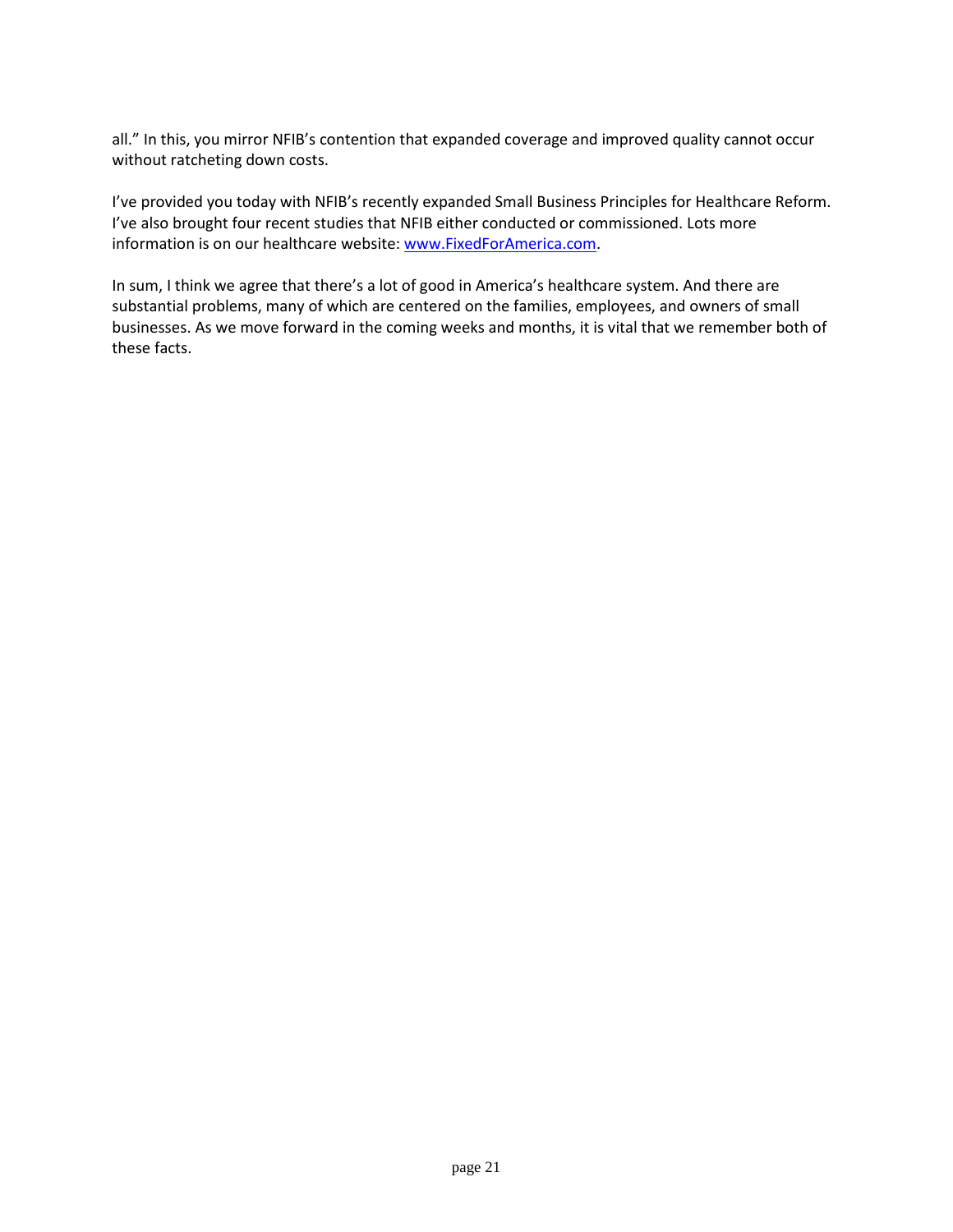## *Easing the Healthcare Burden on Small Businesses (2/2/09)*

Dr. Robert F. Graboyes / [rfgraboyes@gmail.com](mailto:rfgraboyes@gmail.com) / [www.robertgraboyes.com](http://www.robertgraboyes.com/) *Radio interview with Dr. Janet Wright* © 2009 ReachMD, LLC

*This transcript is for personal, non-commercial use only. Reproduction, publication, distribution, or alteration of this transcript (or any portion thereof) without the express written permission of ReachMD, LLC violates the copyright laws of the United States and will subject the violator to legal prosecution, which may include injunctive relief and monetary damages. ALL RIGHTS RESERVED.*

*You are listening to ReachMD, The Channel for Medical Professionals. Welcome to Heart Matters where leading cardiology experts explore the latest trends, technologies, and clinical developments in cardiology practice. Your host for Heart Matters is Dr. Janet Wright, Senior Vice President for Science and Quality for the American College of Cardiology. New proposals for restructuring healthcare comes into roles these days. These organizations work to secure their voice at the table of healthcare reforms. In the small business sector, which in some states is a collective employer for upwards of half of the uninsured population, meaningful healthcare legislation would be welcome news. How do their efforts shape today's healthcare discussions. Our guest today is Dr. Bob Graboyes, Senior Health Care Advisor for the National Federation of Independent Business, an association representing the interest of small businesses in today's healthcare debate.*

**DR. JANET WRIGHT:** Welcome Dr. Graboyes.

**DR. BOB GRABOYES:** Glad to be here.

**DR. JANET WRIGHT:** Well, we are delighted to have you. May be you could share with our audience the special problems faced these days by small businesses.

**DR. BOB GRABOYES:** You could say that just about everything that is wrong with healthcare and everything that people complain about is worse in small business sector. For our guys, we represent 350,000 businesses and we would like to thank that we represent the broader small business community beyond that. Their costs are higher. Most of the uninsured in America work for or own small businesses or members of their families. They face what is ineffective dysfunctional market for health insurance and these combined are threat to the viability of the small businesses to the jobs to the employers, so forth.

DR. JANET WRIGHT: This really affects, I know we have heard a lot about Wall Street and Main Street, but this, you are at the heart of Main Street, are you not?

**DR. BOB GRABOYES:** Absolutely.

**DR. JANET WRIGHT:** I come from a small town in Arkansas and lived through years when the downtown sector, which was really 3 or 4 blocks, was a ghost town, so I have a special place in my heart for the health of small businesses.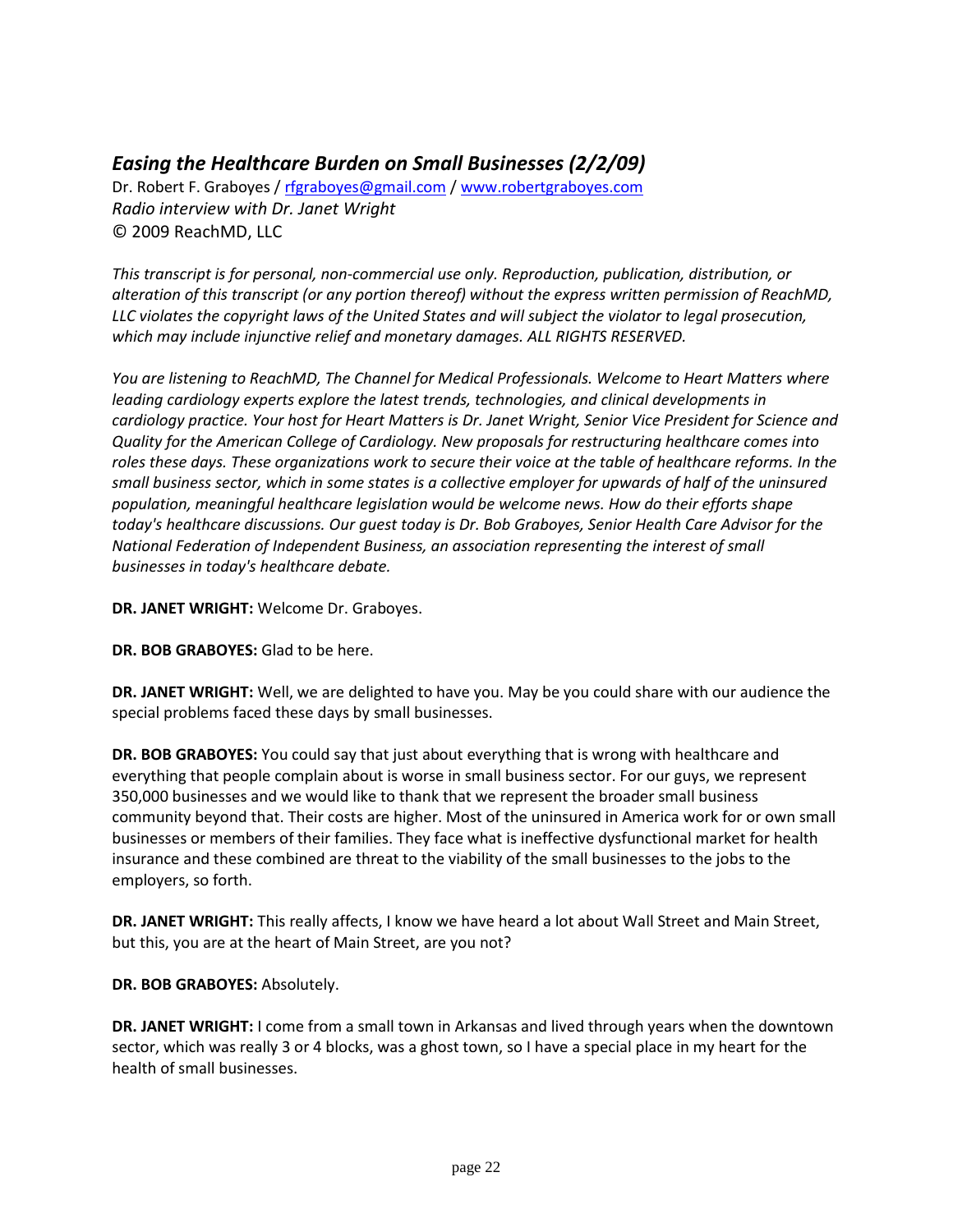**DR. BOB GRABOYES:** I come from a similar background, small southern town. My parents were small business people, so me too.

**DR. JANET WRIGHT:** As we are all optimistic about a new administration and all the problems that we face we are feeling, I guess, there is a greater sense of hope about succeeding in the next 3 or 4 years. What's the outlook for healthcare reform from the small business perspective?

**DR. BOB GRABOYES:** First of all, I don't know if I being anything the status quo is unacceptable, it's just not viable. The numbers have gotten worse and they are set to get considerably worse in coming years. The cost of healthcare, the problems with availability of insurance for other workers threatens to kill off small business, which is the engine of job growth in America. This is really where the new jobs come from where wherein often a lot of people busy with healthcare reform in the city now and all over the country, and by the way, we have offices in every state capital because a lot of what's going to happen is going to be the state level as well, but we have process now where associations all over Washington are busy forming coalitions and if IB is part of a number of fairly in usual coalitions of nontraditional partners you have a process just to cross a street here at the capital with Senator Kennedy, Senator Baucus. There is an interesting bill out there by part is an effort by Senator Widen. We have obviously a new President who is coming in with a deep interest in this, who has named his health and human services secretary and also I think importantly a budget director who has a long-standing interest and expertise in healthcare. I am cautiously optimistic, and I say cautiously because you can get to these points where everyone agrees that something has to be done, but everyone's second choice is the status quo and we were hoping that that won't be the case this time.

**DR. JANET WRIGHT:** We would all like to have a revolution in healthcare as opposed to some sort of incremental change at this point.

**DR. BOB GRABOYES:** Well, I guess we could have little over what that means I think certainly some aspects of it need considerable change, even drastic change. On the other hand, there is not a lot of good about the American Healthcare System that we want to preserve, and it would be easy to pass reforms that can kind of sweep that a side.

**DR. JANET WRIGHT:** What would you most desire and then what you think realistically will happen, what kind of reform?

**DR. BOB GRABOYES:** First of all, things have to be made affordable. I cite the budget director who is well known around town presiding a statistic that probably 30% of the expenditure is on healthcare in United States do know good medically. Now, that said, if you just say well let's stop doing that that 30%, but that's the problem of how do you actually read out those procedures, those items medical practice that aren't actually doing people good, and I am not going to say it's easy and I don't think anyone would, but we need to make healthcare more affordable. We need to make it more portable. It's a serious problem when a person can't change jobs. In retrospect here, we were very interested in the fact that a lot of people working for big companies have the American dream, they want to start a new company. They have a brilliant idea, but they don't do it because they say if I leave my job I might lose my health insurance, maybe I have a sick child, which again is indicative of our dysfunctional market for insurance. Thus, we have to get portability into it and I think we can do that. There are number of different ways. We think it is important to preserve a system with lots of private providers and private insurers who think competition is the best way to go at it. Things have to be made more transparent. Transparent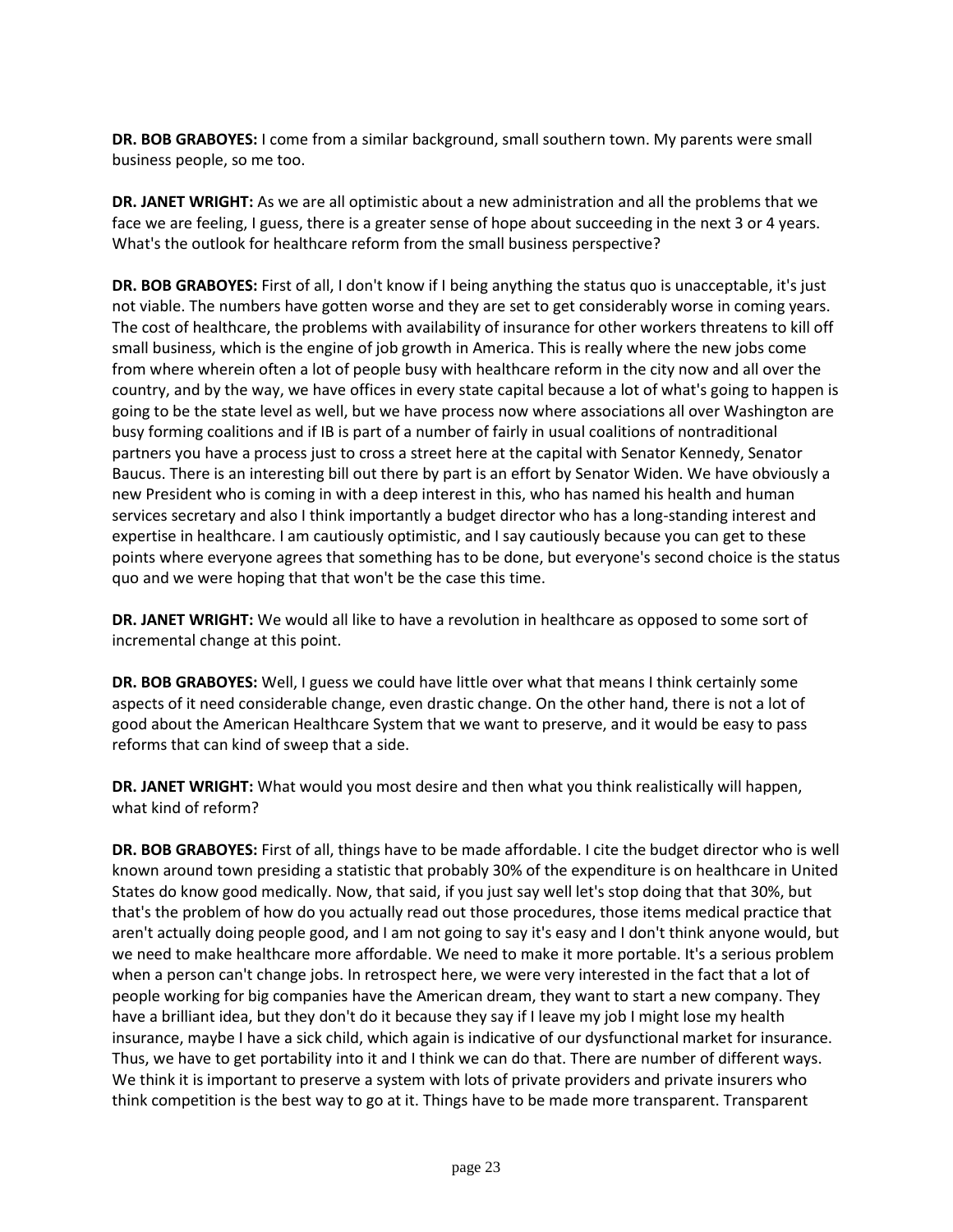both from the consumer, the patient's perspective, but also from the provider. Such as interesting circumstance of dealing with an emergency room where I got immediate answers on what were the costs going to be, what were the likely outcomes, dazzling amount of information immediately happened to be veterinarian's office and certain admirable aspects of the way business have done there, it can't get in standard human medical practice.

**DR. JANET WRIGHT:** I was actually going to ask you if your own vacation in the Netherlands or Denmark.

**DR. BOB GRABOYES:** No, it wasn't, just for the dog. You raise an excellent point, though, I think lot of people tend to ask well which system out there in the world can we kind of take off the rack and hang to me, that's not the way to go at it. There is no other system on earth I would want that exists today that would fit comfortably with America that would do well here. The other systems have problems at least as severe as our own. I spent a lot of time looking at other countries systems, there are some admirable things to see overseas and there are some not so admirable aspects to those.

**DR. JANET WRIGHT:** If you are just joining us, you are listening to Heart Matters on ReachMD, The Channel for Medical Professionals. I am you host, Dr. Janet Wright. Our guest today is Dr. Bob Graboyes, Senior Health Care Advisor for the National Federation of Independent Business. We are discussing the influences of small businesses on today's healthcare reform debate. Clearly, as the reform train gets rolling, there will be an impact on medicine, and as you pointed out medical practices are also small businesses. In fact, I think in cardiology the predominance of practices are the one of these than two of these. We do have some large groups and clearly in primary care small groups are still the predominant models. What would you say would be the impact on both the business aspects of medicine and the practice aspects?

**DR. BOB GRABOYES:** I wear a couple of hats when I am not identified professor in couple of medical centers in 3 universities and lot of my students are physicians and a lot of cardiologists who go through my classes they are small businesses, they are struggling in the same way other small businesses are. I frankly was surprised to learn that some of them can no longer afford to supply health insurance to their employes, and I am in the business, I know that's kind of a staggering fact when the healthcare provider can't afford the health insurance and these are clearly people who want to do so, who feel compelled to do so, and yet their bottom line says, "If I try to do that, I am going out of business." Again, how do you get things affordable. One thing, I think we want to avoid is likely having the government coming in with treatment algorithms that say, "this is how you must do your practice and you must not stray from the way folks in the bureaus have determined you out of practice medicine. So, we think it's absolutely crucial that the doctors have sufficient leeway. I think it's going to take unit with the revolution in medicine. I think the revolution really must come in first of all in health IT. We have a really adequated system of information technology. The information flows probably 30- 40 years behind a lot of other industries, and again, that is one of those things that are not unique to United States. I think we are going to see increased reliance on electronic medical records, more transferrable information from one provider to another, and again, the doctors are going to have to be in the position to do just as our veterinarian did, which was to say at the snap of a finger. This is how much this procedure costs, this is how much good it will do you, these are the risks, so that today's very enlightened patients and consumers can make a judgment and inform judgment. One of the other changes that we have seen in medicine is I think there is a sharp financial shift 30 years ago. A medical license was a piece of security for the rest of your life. You really didn't have to worry about the money, today you do, and so as reform progresses, we have to make sure the doctors, in fact, can earn a decent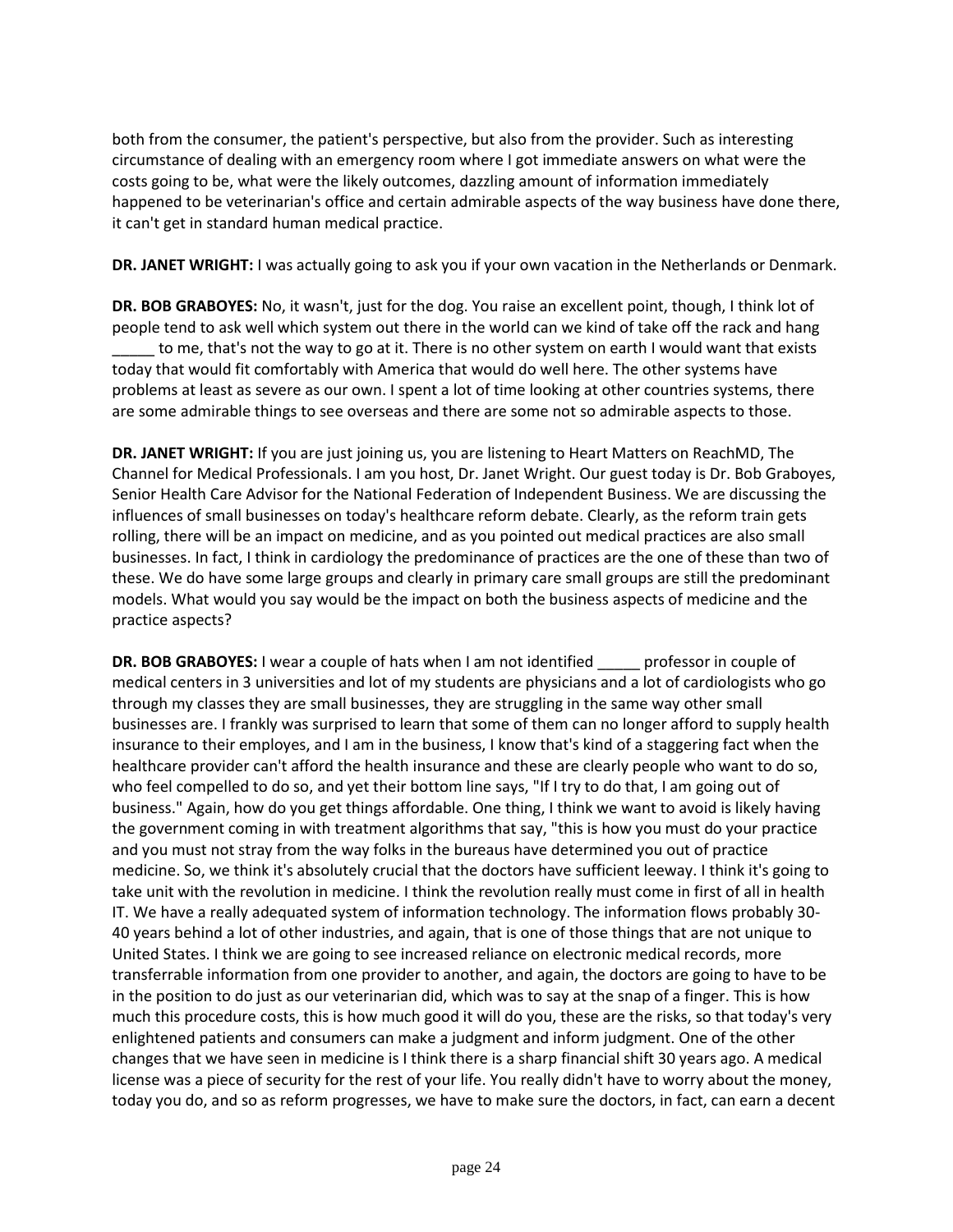living, a competitive living, and frankly that means enough of living that they don't abandon the practices and go off to law school or go fishing or something else.

**DR. JANET WRIGHT:** Or retire prematurely, which is a frightening concept that we are losing some of our most experienced practitioners because of the, both financial and just a burden of trying to care for people in such fragmented system.

**DR. BOB GRABOYES:** You have to be really careful. I had a young, fourth year medical student speak to a class of mine. He was a kid, really kind of up from the streets, I think first kid to go to college in his family and going to medicine had been his lifelong dream. He made a comment that kind of floored me. He said he thinks at least 50% of the other students in his class no longer view medicine as a profession. They view it as a job, something they will do 9 to 5, and at that point they click the lights off and go home, and he was deeply worried that the changes in just the economics and the finance of medicine are going to fundamentally change the way doctors feel about what they do.

**DR. JANET WRIGHT:** And probably who is the type of person who is attracted to, to go into medicine.

**DR. BOB GRABOYES:** Absolutely.

**DR. JANET WRIGHT:** May be you could speak to our listeners about what an individual person, one of the nurses or the physicians listening, what role could they play in supporting small business and in small businesses perspective on healthcare reform.

**DR. BOB GRABOYES:** Actually we have a dedicated website, www.fixedforamerica.com where we outline and of a lot of this and of lot of division that we think that ought to go into healthcare reform, the problems we have, the needs that we have. I think it is absolutely crucial that doctors who are coming along now understand the business side as well as the medical side. I don't think that a doctor 10-15 years from now is going to be able to function without a good working knowledge of the business side of it and I know that's not a reason that a lot of the people in the profession went into the field, but it is one of these time to settle up because that is going to be part of life.

**DR. JANET WRIGHT:** And would you say the professional organization, societies, and associations have a role in helping educate their members about the business aspects of their career?

**DR. BOB GRABOYES:** Absolutely. I think they do, and again, when I went at the universities that's where I get students, a lot of them come because they are aspiring to fill those administrative positions to understand how to run the business of medicine and it is business and I know that \_\_\_\_\_, there are lot of doctors, but that really is something they have to recognize. If we are ready to get this costs down and it is not just about dollars and cents, getting costs down means making insurance and healthcare affordable to people who cannot afford it today. So, the dollars and cents are really lives in healing.

**DR. JANET WRIGHT:** Well, and it's also employment for people in communities around the country who work in these offices.

**DR. BOB GRABOYES:** Absolutely, and one of the things I tell students all the time is they have to be alert, the structure of healthcare is going to change. We have seen lots of changes over the last couple of decades. We have had nurse practitioners as a substitute for certain services for doctors. The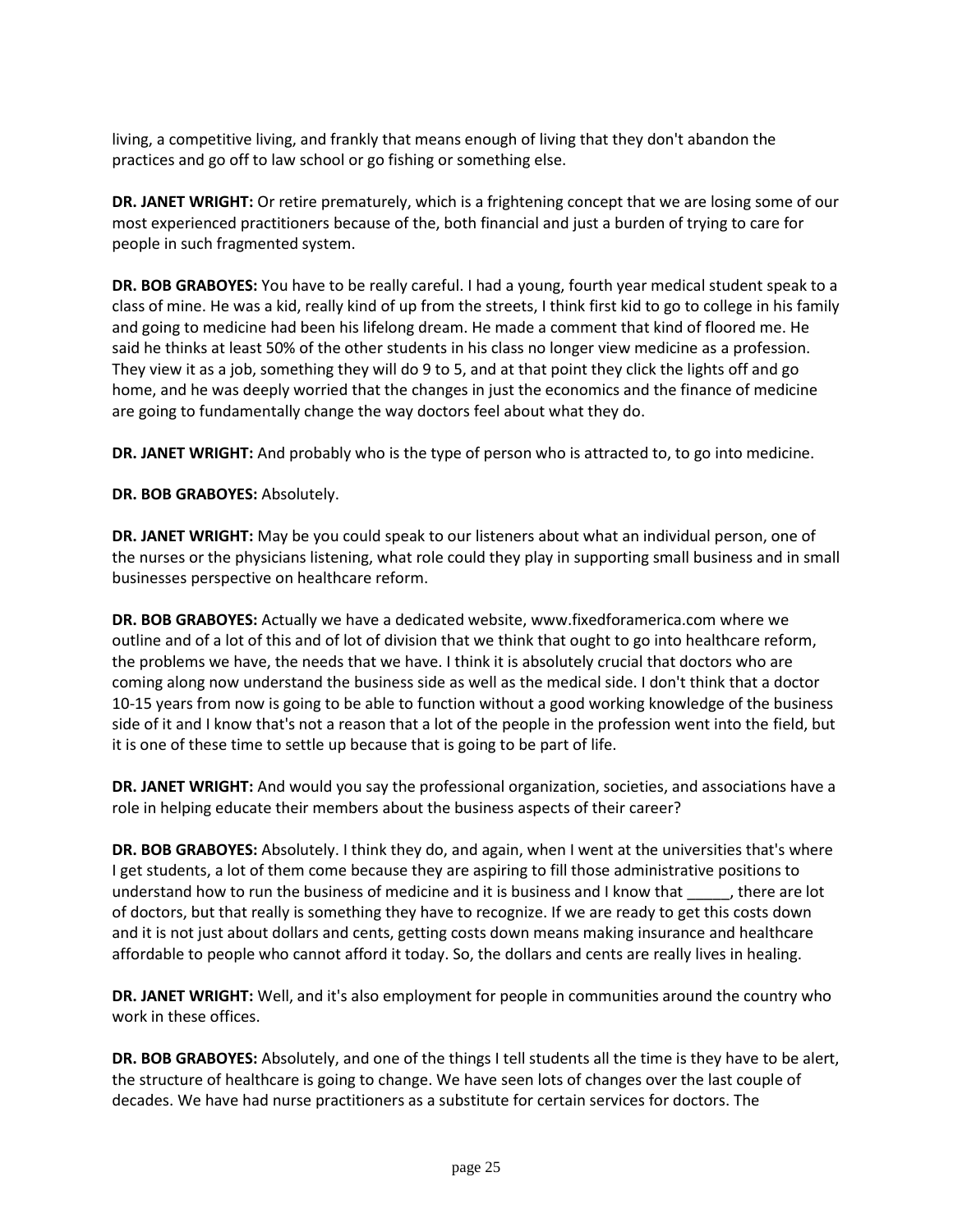introduction of international medical graduates into the healthcare system to fill gaps, and certainly with primary care physicians now we have some serious problematic gaps, and right there if thought that a been a single problem, I think that's the one because the PCPs serves such absolutely critical role in healthcare system, and we are short and there is something where if you look at some of our neighbors, the Canadian system whatever, it is even more severe than the problem we face, so it's a worldwide problem.

**DR. JANET WRIGHT:** We have challenges ahead.

**DR. BOB GRABOYES:** Hmm Hmm.

**DR. JANET WRIGHT:** We have been talking about current efforts of small businesses towards healthcare reforms with Dr. Bob Graboyes. Dr. Graboyes, thank you for being our guest today.

**DR. BOB GRABOYES:** Thank you.

*You have been listening to Heart Matters on ReachMD, The Channel for Medical Professionals. For more information on this week's show or to download a podcast of this segment, please visit us at reachmd.com. Thank you for listening.*

### **95 Revere Drive, Suite B · Northbrook, Illinois 60062 · info@reachmd.com © 2008 ReachMD, LLC**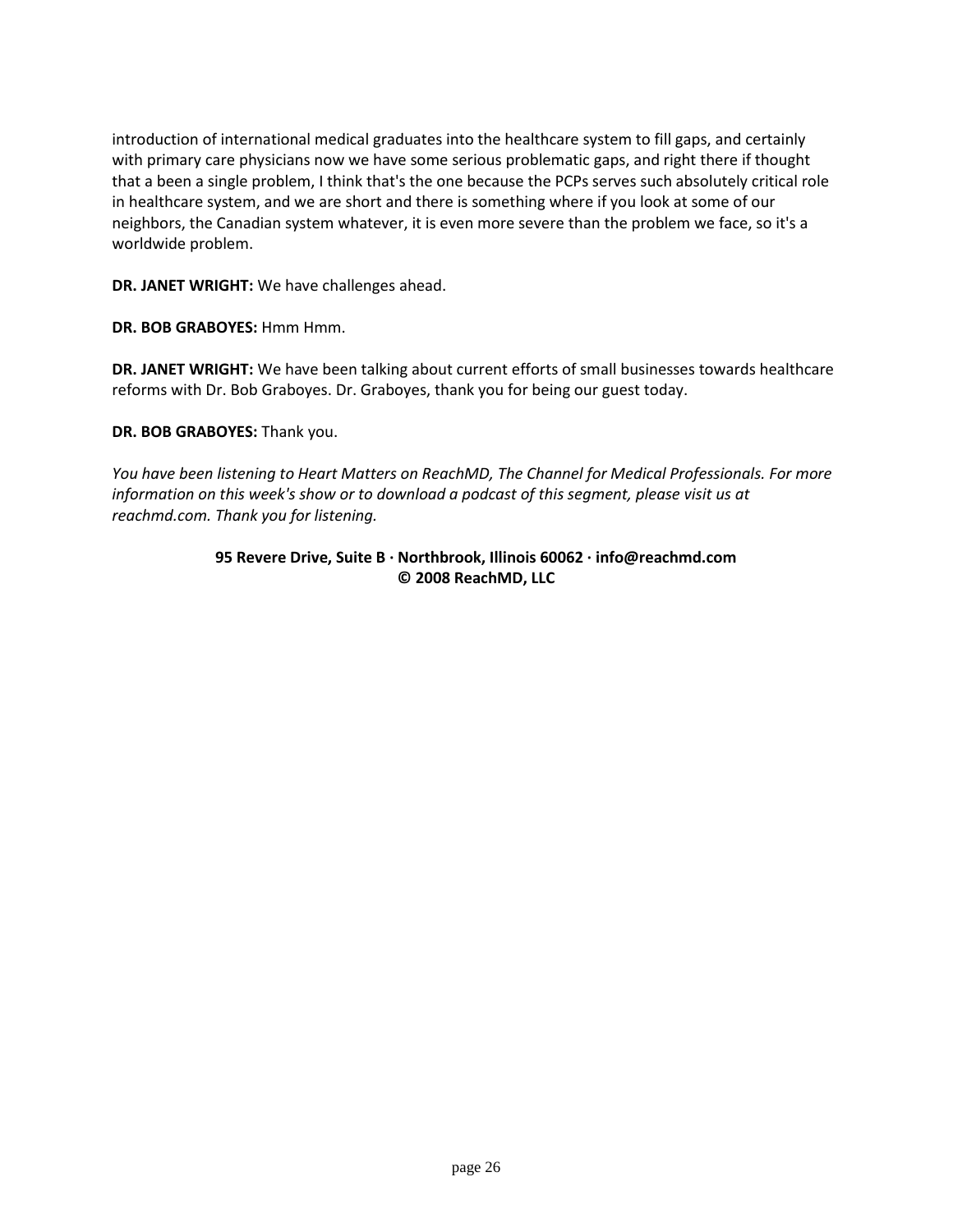### *Conversations with Robb Mandelbaum* **(late 2007-early 2008)**

Dr. Robert F. Graboyes / [rfgraboyes@gmail.com](mailto:rfgraboyes@gmail.com) / [www.robertgraboyes.com](http://www.robertgraboyes.com/) *Inc.com*

Back in December, the National Federation of Independent Business made what at first sounded like a sweeping statement on health care, and perhaps even a reappraisal. The NFIB called its "Small Business Principles For Health Care Reform" "a foundation to address the No. 1 issue plaguing small-business owners" and "the culmination of more than 20 years of research." It sounded like a grand project, indeed.

On second glance, though, the Entrepreneurial Agenda was not impressed. The principles struck me as little more than a recapitulation of long-standing policy proposals that would gut the group health market, topped off with a new call for a health care system that is "universal." I wrote that the proposal read pretty vaguely and wanted things not just both ways, but all ways -- -universal coverage that was somehow affordable but with as little government intervention as possible.

The NFIB, in turn, thought my post was unfair. The organization's senior health care advisor, Bob Graboyes, wrote a point-by-point rebuttal. That turned out to be the beginning of a dialogue: Graboyes recently answered 19 of my questions in an extensive interview by email. It may be the most comprehensive discussion yet published about the NFIB's position on health care.

So who's right? Now you can be the judge -- and, more importantly, you can weigh in. The NFIB claims to represent you (or at least entrepreneurs like you) -- what do you think of its positions? What questions do you have for the organization? For my part, I found our virtual conversation problematic. Graboyes' answers, in my mind, raise as many questions as they settle. However, when I put some of those followups to him, Graboyes declined to respond, citing the constraints of his schedule and the time he had already committed to the project. But he said he'd reconsider if our conversation generated enough interest among our readers. Fair enough: now it's in your hands.

At the end of his comment, Graboyes wrote, "It would help to know where Mr. Mandelbaum's criticisms originate. Is he a single-payer enthusiast? A libertarian? A staunch defender of the status quo? How would he reform American health care -- if at all? Since he provides no alternative vision whatsoever, it's much harder than necessary to engage in a productive conversation." In the interest of productive conversation, I'll report that my views on health care are simple: we are a wealthy country, and we can afford -- and we are obligated -- to provide decent health care to everyone, and we're better off as a society, and as an economy, if we do. As to how we go about it, I'm much less certain. I can say, though, that I don't have much faith that unregulated private enterprise will effect these changes on its own; as I've written before, if the market could figure it out, it would have done so already.

But enough about me. Let's talk about the NFIB. That conversation starts tomorrow.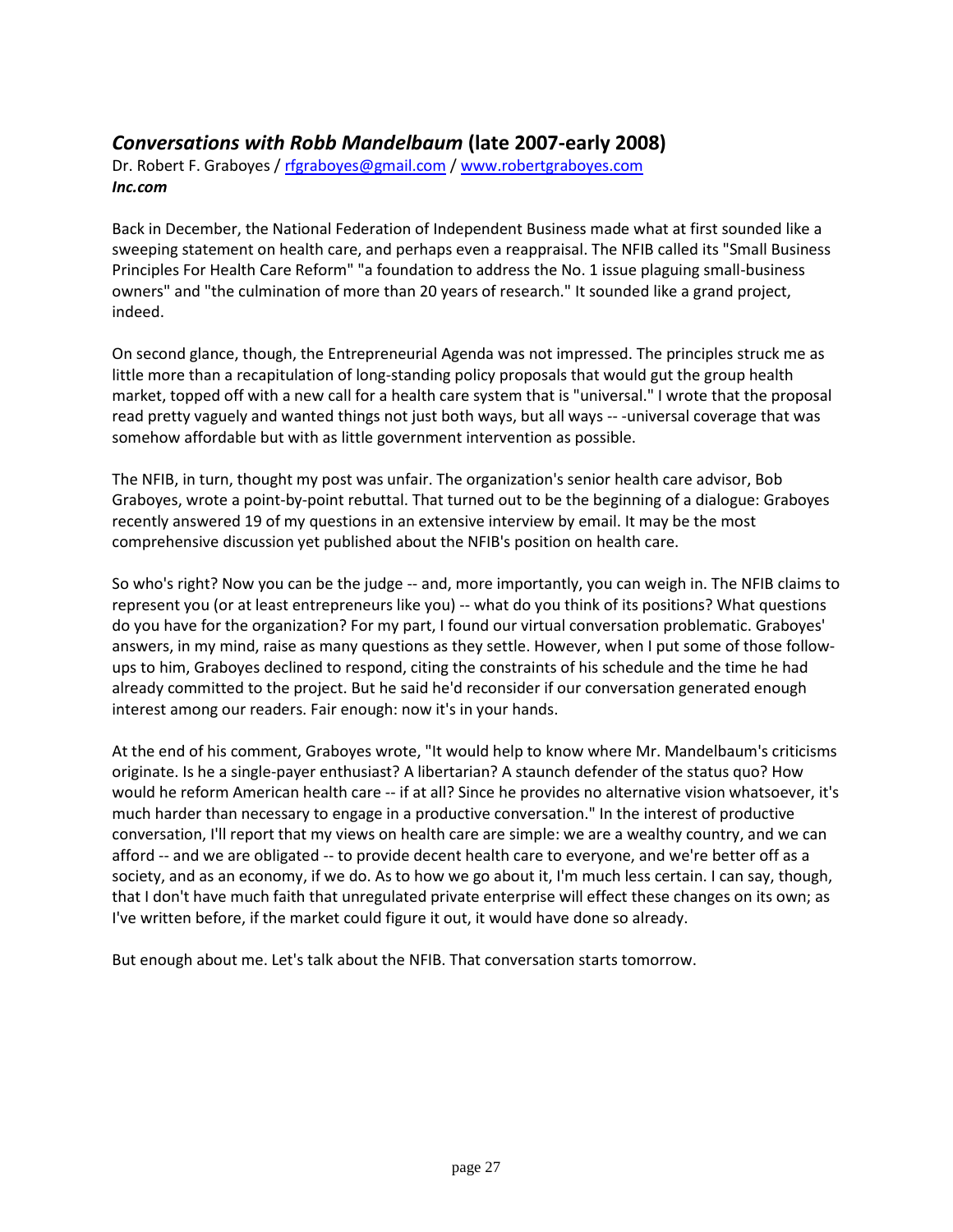### **PART I**

**INC.COM:** You've commented that the health care debate has long centered on the question: "Which is more important -- coverage, cost, or quality?" What do you mean exactly, and where did NFIB historically come down on that question?

**GRABOYES:** Health care reform entails several admirable goals: Holding down costs, getting people covered by private or public insurance, and improving the quality of treatments (including the range and availability of those treatments). In a world of limited resources, no country can achieve the maximum along every dimension. Choice is inescapable in health care, as in all economic markets. Interest groups disagree on which goals to sacrifice in the course of reform. Historically, NFIB's membership has been most concerned with cost, both for affordability and as a means of expanding coverage.

**INC.COM:** How has the NFIB's stance in that debate evolved in the last year, and what brought about the change?

**GRABOYES:** In 2007, NFIB broadly defined its Small Business Principles for Health Care Reform. In 2008 and 2009, we'll further define these principles. High and rising costs remain the paramount concern of small business. The soaring costs are driven by rapid advances in technology, incentive structures that reward medical procedures rather than outcomes and prevention, insufficient competition among insurers and providers, lack of transparency on costs and outcomes, and vagaries of malpractice law. We're an aging population, plus we're richer and demand more. These problems are all worsening, but are fixable.

However, it's increasingly difficult to disentangle cost and coverage. Why? According to a Kaiser/HRET Employer Health Benefits Survey, health insurance premiums for small businesses have increased 129 percent over the last eight years, leading to more people without coverage. In addition, cost and coverage both impact the quality of care and the rate of medical innovation. In NFIB's view, cost/coverage/quality is not a multiple-choice question.

A majority of America's uninsured work for or own small businesses and the numbers are worsening. Relatively few existing small businesses -- including NFIB members -- drop coverage. The problem is that new small businesses, opening their doors for the first time, are less likely than in the past to provide health insurance for employees. These new firms make the excruciating choice of jobs over health insurance. In addition, fear of losing insurance coverage deters countless Americans from pursuing their dreams of owning their own businesses. That's bad for them, bad for our economy, bad for America.

**INC.COM:** You warn Americans not to expect "unlimited access to the highest quality care at bottomdollar prices whenever they want." Where would NFIB propose to draw the line with its universal coverage? What kind, and how much, care could every American expect?

**GRABOYES:** NFIB has endorsed universal access to quality affordable health care, which means insurance coverage must be within the reach of all Americans, including those who are sick or poor. But that does not mean limitless expenditures for all. Every health care system on earth limits access -- the word "universal" does not allow any system to escape the need to deny some people care that they want and that would help them. The difficult questions are: Who is denied care? Which care? Why? When? Where? Health care reform doesn't eliminate the questions, but only alters the answers.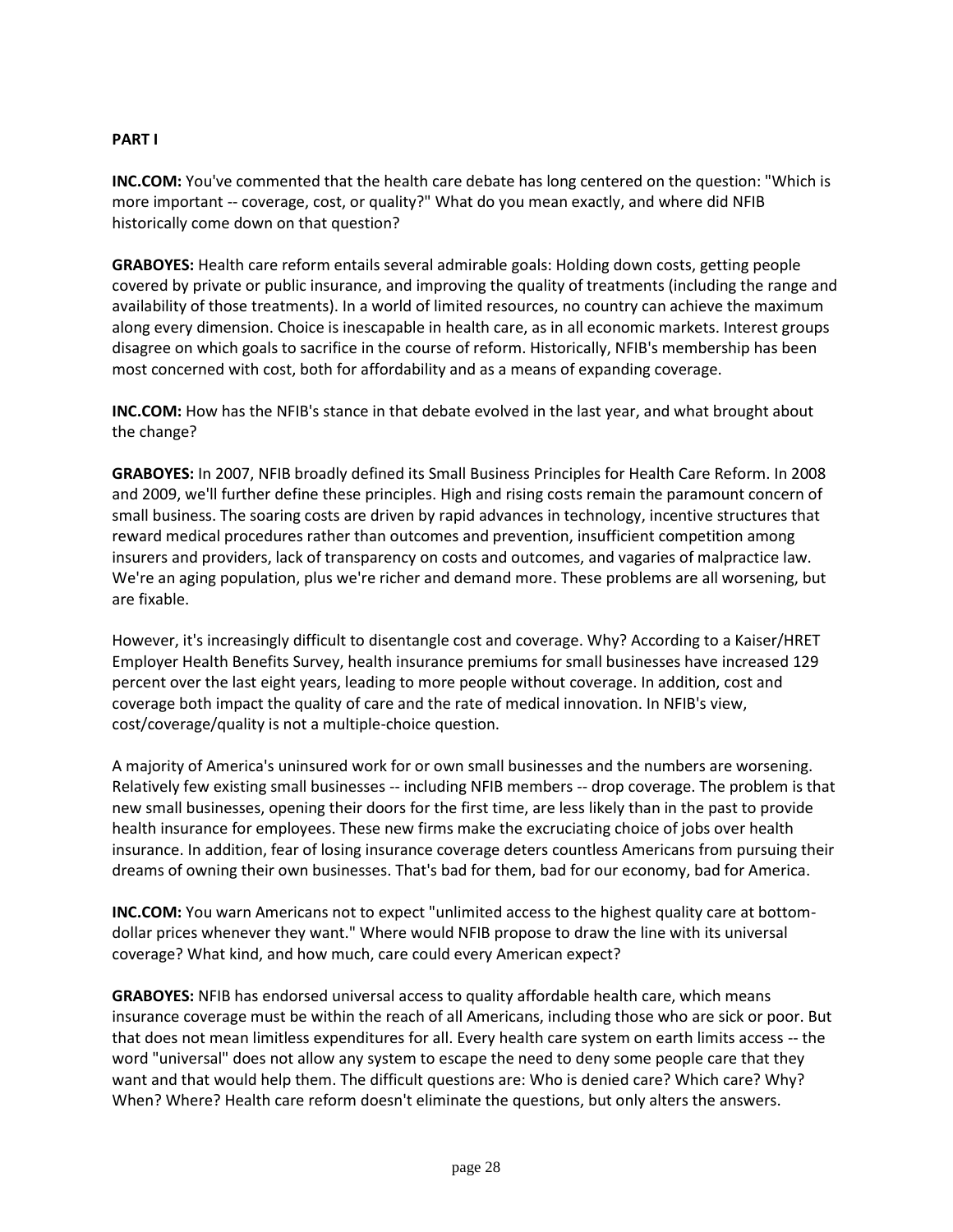Neither NFIB nor any other organization has the cognitive power or moral authority to dictate exactly how much and what sort of care 300 million Americans ought to have. We need a system that allows individuals to make their own choices or to delegate them as they see fit. It's important to remember that guaranteed benefits are meaningless without guaranteed availability. A few years ago, the Canadian Supreme Court slammed Quebec's single-payer system, with the Chief Justice declaring, "Access to a waiting list is not access to health care."

**INC.COM:** How much would NFIB's vision of universal access cost? Who would pay for it, and how?

**GRABOYES:** It's not clear that universal access has to cost more than we currently spend. Our health care system is not at maximum efficiency by anyone's standards. Peter Orszag, director of the Congressional Budget Office, was quoted recently as saying that evidence "suggests you can take costs out of the system without harming health and maybe even slightly improving it." This notion that we can reduce spending without harming health comes from economists across the political spectrum.

We need to create incentives for consumers, providers, and insurers to increase wellness and prevention efforts. We need transparency from providers and insurers -- clear, understandable, easily obtainable information on costs and outcomes of different medical interventions. Consumer Reports and similar publications and databases have made it possible for ordinary people to make sensible decisions about highly complex products in which they have no expertise. The health care industry needs do the same, and they're not likely to do so out of altruism. They need to be rewarded for doing the right thing, and currently they're not.

**INC.COM:** Apart from malpractice reform, what measures could we take to lower the cost of health insurance, or the underlying health care?

**GRABOYES:** We can't really get a handle on the numbers without solving a big mystery lurking within the cost structure of American medicine. Within the United States, per capita health care costs vary tremendously across geographic regions, across insurers, and across providers; Utah, for example, spends 40 percent less per person on health care than Massachusetts. We know some of the difference results from differences in cost of living and differences in age and health of the populations. But most of the variation is unexplained. Some parts of the country spend way less on health care for some reason and -- this is the real news -- the patients seem to do just as well there as in the high-spending areas.

So a big policy question is whether and how we might bring down spending in the high-cost areas without reducing the quality of care. If we can find the key that unlocks this mystery, we then have the potential to free up resources and cover some or all of the uninsured. Lots of economists are working on these questions, the Congressional Budget Office included.

I'll conclude by noting that one of NFIB's reform principles is "realistic." We'd like to proceed rapidly, but not so rapidly that some Americans' care suffers as reform takes hold.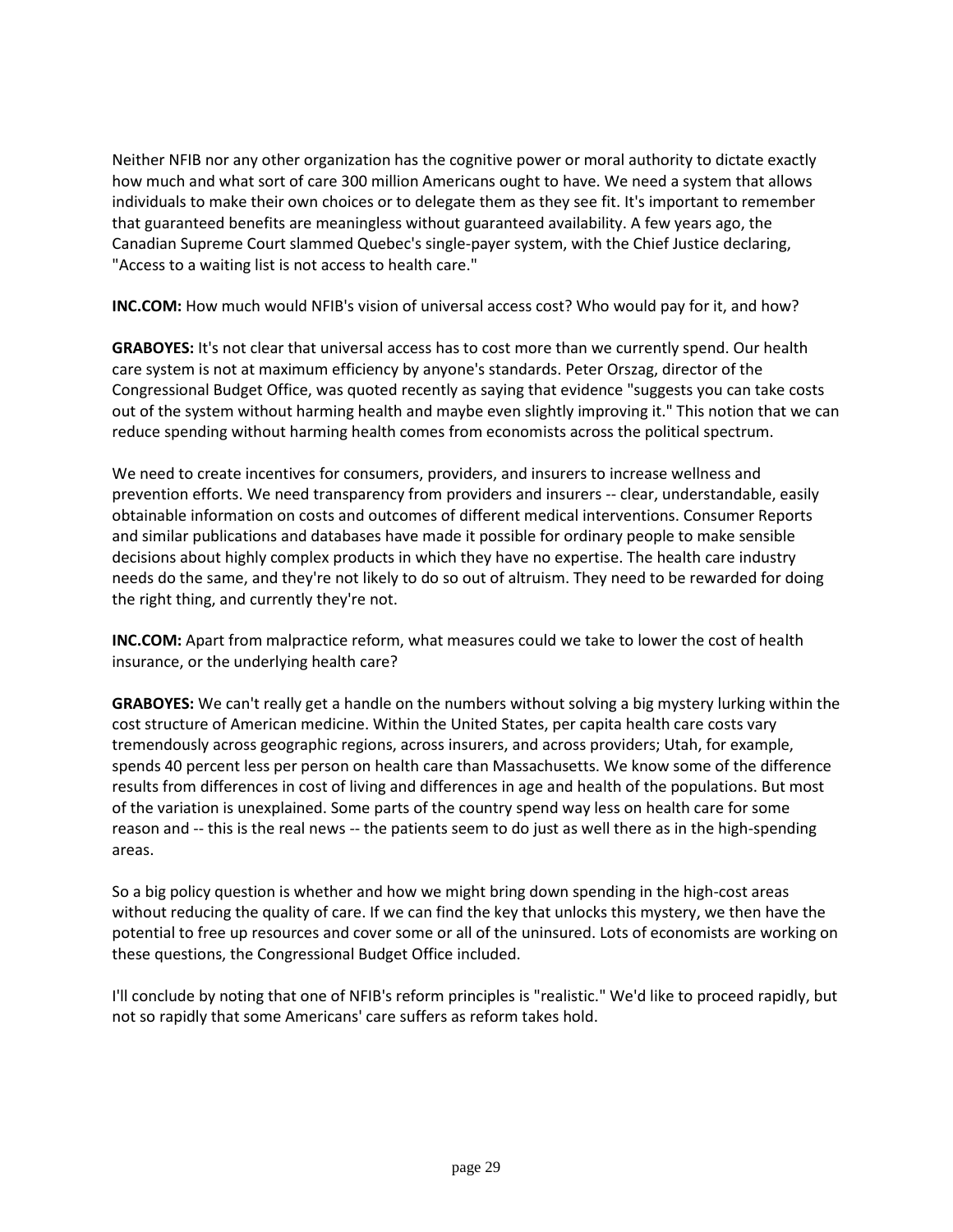### **PART II**

**INC.COM:** In its principles, the NFIB opposes rules that would force business to either provide their own coverage or pay into a national pool, yet you've insisted that the organization wouldn't "let anyone off the hook in financing health care." What do you think is small business' fair share, and how should they pay it?

**GRABOYES:** "Fair share" is easier to declare than to implement. Failing to recognize this yields unpleasant unanticipated results. In the 1980s, Congress imposed a stiff tax on luxury goods such as yachts. The rich should pay their fair share, went the argument. In practice, the tax barely touched the wallets of the rich but deeply slashed the modest incomes of boat-builders and boat-sellers. Yachtbuyers simply passed the tax along to the suppliers, making a hash of the fair share idea.

So if Congress imposes a payroll tax to create some "fair share" burden on small businesses, the question is whose wallet suffers. Will a payroll tax to buy health insurance come out of the profits of the business or out of the wages of the employees? In industries or regions with tight labor markets, the tax probably hits companies' profits a lot and employees' wages only a little. With looser labor markets, wages, not profits, get slammed. The noble idea of a fair share turns into a lottery for both firms and workers.

Even worse, a payroll tax skews markets in some predictable and unfortunate ways. It's based on wages paid in the U.S., not on other business costs, so a payroll tax penalizes firms that hire American workers and rewards firms that replace them with machines or overseas facilities. Many small businesses, and some large ones, have thin profit margins. An attempt to allocate a "fair share" to these businesses may drive them out of the market. Fair share becomes no share, and more workers and their families go on the dole. Besides, small business is not the primary cause of the broken health care system, so we can't ask small business to bear all or most of the cost of the repairs.

**INC.COM:** Why does NFIB place such importance on a universal tax deduction for health insurance costs? Who would it benefit, since the self-employed can already deduct health insurance as a business expense, and at least 80 percent of the uninsured don't pay any taxes anyway? Does NFIB envision replacing the tax deduction for businesses with the deduction for individuals, or two deductions side by side, one for employers and one for individuals?

**GRABOYES:** The tax code has a major impact on the health care market, so you can't try to fix the health care system and ignore federal tax laws. The current tax treatment of health insurance benefits creates a bias for providing health care through employers and, in some cases, encourages businesses to purchase lavish plans because the benefits are not taxed as ordinary income would be. At the same time, the owner of a small business may not be able to cover himself under the same plan as the rest of his employees and has to shop for a separate plan in the individual market. While the self-employed are allowed an individual deduction for those costs, the deduction is not as rich as the deduction at the business level because the deduction does not apply to payroll taxes.

To treat entrepreneurs differently than those who receive their health care from a corporation punishes them simply because they are self-employed. Fixing this inequality in the tax code is a critical step in helping entrepreneurs gain access to more affordable health care options. Those who are self-employed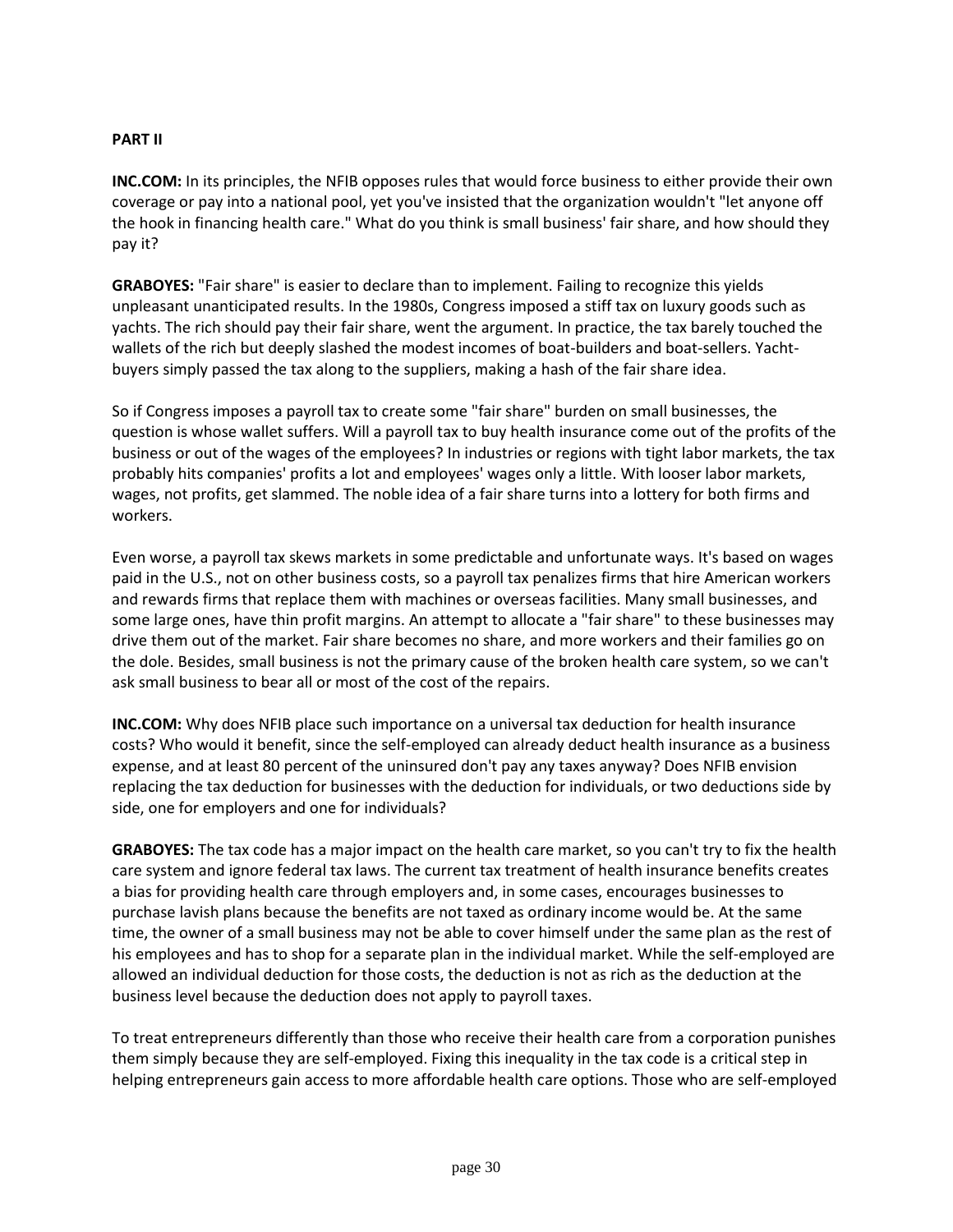should be on equal footing with their larger counterparts by permitting health insurance premiums to be deducted from both their income and payroll taxes.

These are just a few of the issues in the tax code that impact different health care consumers in different ways. Our goal should be to find incentives that can create a level playing field and ensure that affordable, quality health care coverage can be purchased no matter who is purchasing it.

**INC.COM:** Would a tax deduction make individually purchased insurance cheaper for most consumers than getting it through their employers? If not, what might prod employees to buy their own coverage?

**GRABOYES:** A more level market ought to lower the price for individual policies and for employer-based policies. The difference between costs of individual and employer-based policies would almost certainly narrow. How they ultimately compare is an unanswerable until we do it. Right now, consumers have little incentive to shop around, because the purchasing decisions are made by employers. Firms have little incentive to shop around, because switching policies tends to generate ill will among employees, and prices aren't much better when switching plans. The result is that insurers and providers are not subject to the competitive pressures that exist in other markets. A more competitive insurance market would almost certainly generate more innovative policies -- rewards for wellness and prevention, longer-term consumer-insurer-provider relationships, special policies tailored for people with specific health conditions.

**INC.COM:** Let's talk about another measure that the NFIB has always supported as a way to lower costs: interstate health associations. Are most states too small to support internal health associations in NFIB's view? Or is the cross-border provision really about avoiding onerous regulations?

**GRABOYES:** It is exceedingly difficult to achieve sufficient small business pools within the confines of a single state -- even a large state. And, we do see multi-state arrangements as a way to create more uniformity in the regulatory structure. It is very difficult for a small business to deal with 50 different sets of state regs, and uniformity would go a long way to easing the administrative burden and may well help drive down the administrative costs facing those in the small group market. For decades, ERISA has allowed large firms to pool risks across state lines and to avoid onerous state regulations. Their employees receive excellent care and coverage. NFIB isn't asking anyone to exempt small businesses from prudent regulation and oversight; we only want small businesses to enjoy the same opportunities and to bear the same burdens as large firms. That's not the case today, and the fixes aren't all that difficult.

**INC.COM:** Help me distinguish between "less government oversight" (my words) and eliminating "misguided or obsolete regulation," as you more or less put it -- what current regulations strike NFIB as particularly misguided or obsolete?

**GRABOYES:** Again, state regulations play a vital role in guaranteeing the safety and quality of health care. But small businesses are subject to thousands of regulations that do not apply to big companies regulated under ERISA. If these thousands of regulations aren't necessary for the health and safety of big-company employees, then it's difficult to argue that they're necessary for small-business employees. Monitoring and regulating insurers and providers is a good thing, but small business should face the requirements as big business, and that's not the case today.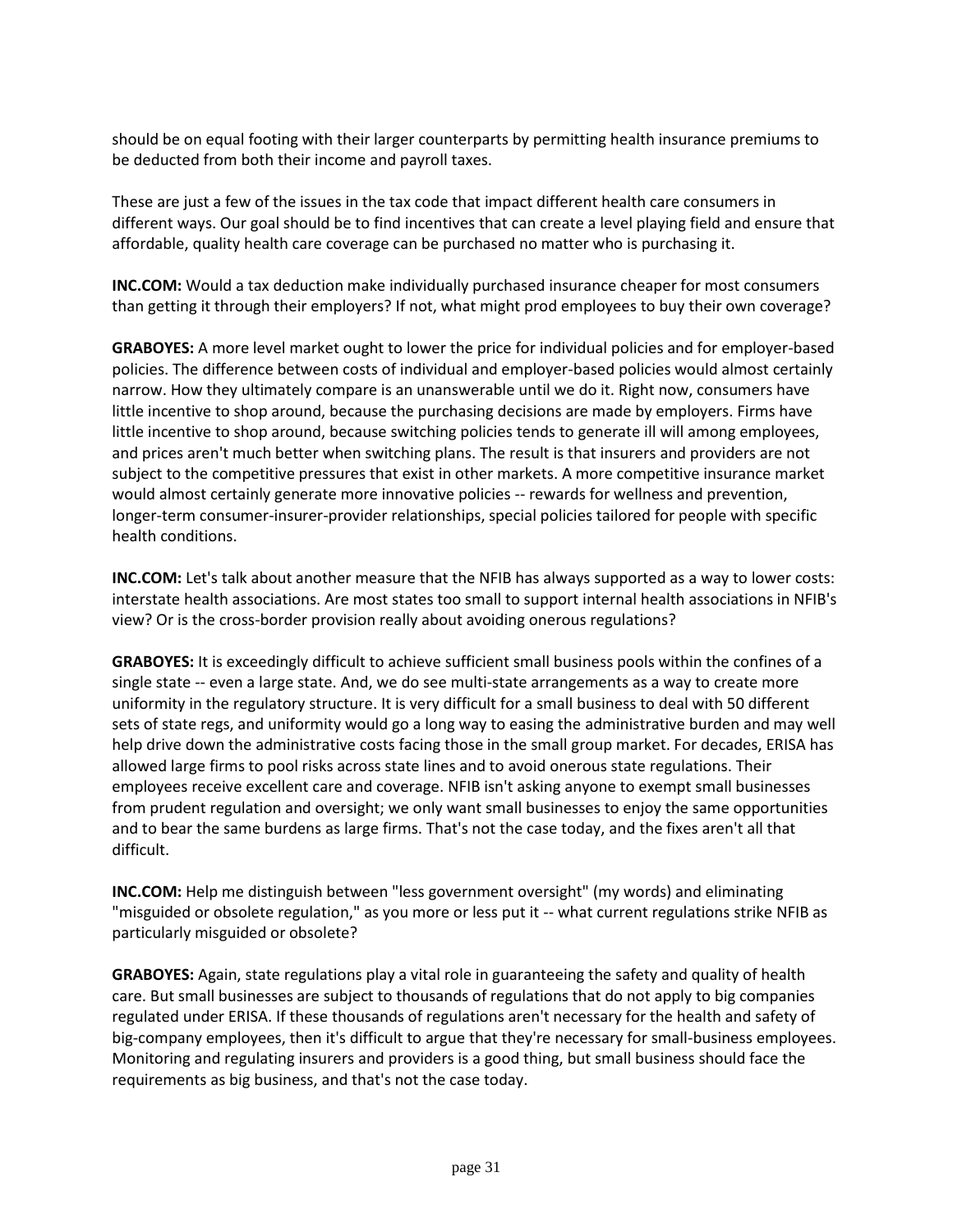#### **PART III**

**INC.COM:** You wrote in your comment to my original post that "our goal is not to 'push people away from employer coverage.' " However, the NFIB's principles state "Health care and tax laws should not push Americans into employer-provided or government-provided insurance programs and hobble the market for individually purchased policies" and "to the greatest extent possible, Americans should receive their health insurance through the private sector." (My emphasis.) Why isn't it reasonable to assume that NFIB would prefer to see more people trade employer coverage for their own insurance?

**GRABOYES:** We're getting hung up on semantics here and may be talking past one another. Since the 1940s, price controls, tax laws, and labor regulations have artificially boosted the penetration of employer-based policies and desiccated the individual market. Your employer can deduct the cost of health insurance on its taxes, whereas the individual doesn't get the same kind of deduction. Without this tax-induced distortion, we would certainly have a larger, more vibrant, more competitive market for individual policies, and there would probably be a shift in that direction.

With regard to your comments about the individual market, it is worth noting that it is not a matter of "pushing" them there, as you said. In fact, there are a lot of small business owners already in the individual market, particularly among the self-employed. The goal ought to be to transform the individual market so that the bias that exists today between large-employer, small-employer and individual markets no longer exists. Tax equity would be an example of how we can achieve that equity across all markets.

All in all, greater control over health insurance by individuals would probably be a good thing. But if firms want to continue providing insurance and individuals want to get insurance through their employers, NFIB isn't opposed.

**INC.COM:** But a small business, as marginal revenue to a large insurer, is thought to lack leverage when buying insurance in the competitive market. Wouldn't an individual consumer have even less leverage - not just purchasing power but also in appealing claims decisions? (Daniel Gross makes this argument in a column for Slate, the online magazine.)

**GRABOYES:** If this is true with respect to health insurance, then why isn't it true with respect to every other kind of insurance or every other kind of good? If you work for a large employer, would you want that employer to purchase your auto insurance and your homeowners insurance? How about your groceries or your housing? The same argument ought to hold.

Here's the bottom line: We have a 60-year accumulation of legislation that hands leverage to large employers and denies it to small businesses and individuals. Then, we tout the large-group leverage as a reason to further shrivel the small-group and individual markets. It's circular reasoning.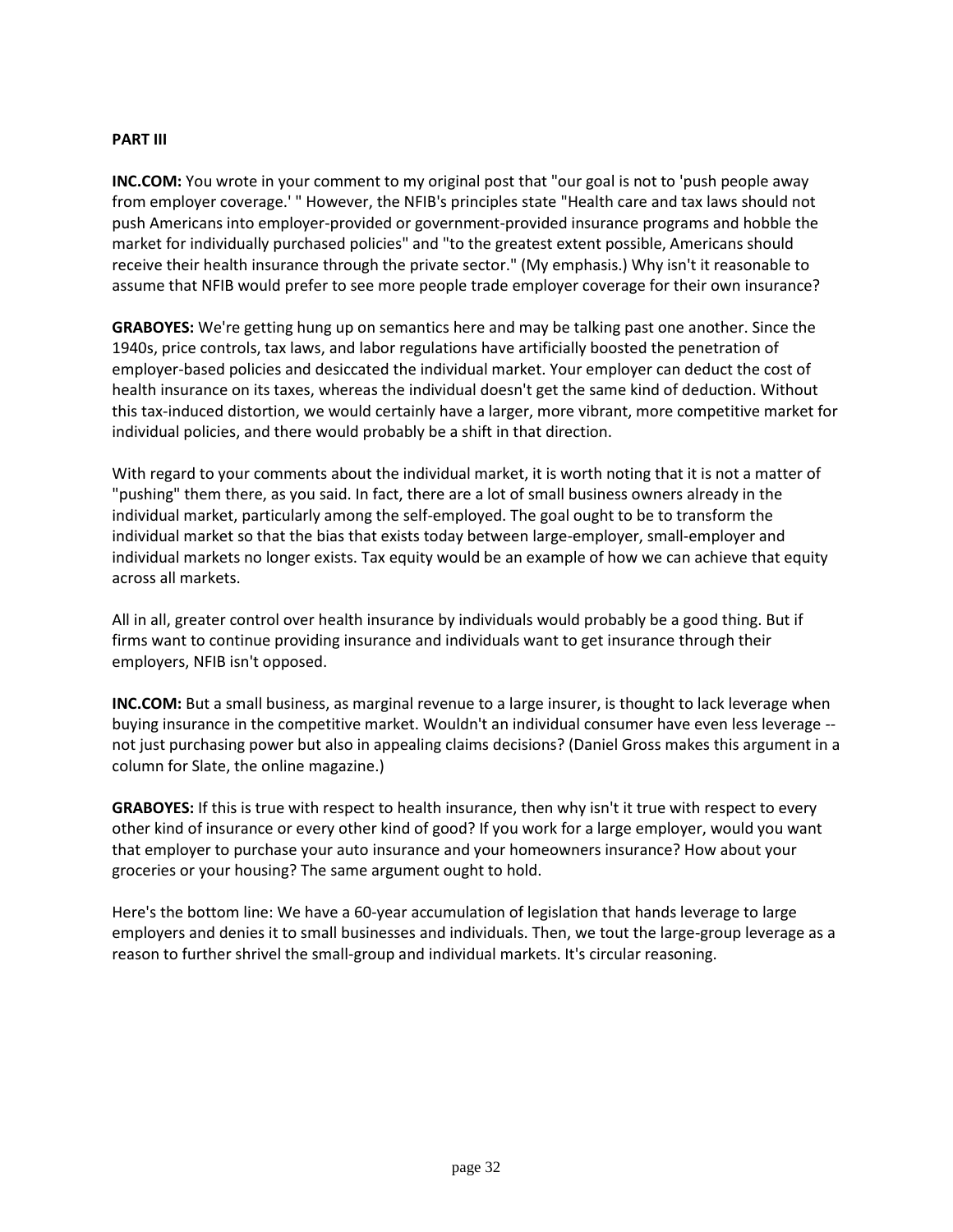### **PART IV**

**INC.COM:** The NFIB appears to put a lot of emphasis on controlling health expenses by turning patients into smart shoppers making cost-benefit calculations. But when the choices are between sickness and health, or even life and death, don't they often defy rationality? How successful can such an approach be?

**GRABOYES:** I'll answer this one circuitously by talking first about a house.

Last year, I bought a house built in 1955. It has a gas heater, some carbon monoxide detectors, and lots of electrical wiring. I don't know any more about how those work or when they are malfunctioning than I do about my heart and lungs. I know that gas goes through the burner and blood goes through my heart, but not much more than that. And yet both can mean the difference between sickness and health, life and death. In the case of the heater, proper functioning also determines my family's life and health, whereas my heart is pretty much just me. The bottom line is that I do not have the skills or knowledge to guide the proper maintenance of either the heater or my heart. And if a malfunction in either leaves me gasping for breath, I won't be in much of a position to make calm, collected decisions.

In the case of my house, however, there is an information infrastructure that is partially missing in our health care system. When I bought the house, a skilled inspector examined the house and issued a report. There is a database of problems associated with the history of my home. The bank that holds my mortgage, the insurer who indemnifies the property, the city in which I live, and other assorted characters form a latticework of checks and balances to minimize the chance that the heater will turn lethal. In the case of health care and health insurance, the equivalent network is stunted and the information flows far less effective at providing information.

Two themes pop up constantly in discussions about health care. One theme portrays health care as uniquely important to one's sickness and health, life and death. But HVAC technicians, pilots, electricians, auto mechanics, architects, inspectors, food handlers, bus drivers, bridge engineers, and countless others also hold our lives in their hands. The other theme is that in most endeavors, people are really smart and capable of decisions, but somehow in the case of health care, they're dumb as paperweights.

But even in our information-constricted health care system, there's ample evidence that people are pretty smart and capable of controlling their destinies. Some clever health economists have examined the differences in health care treatments and outcomes in families headed by physicians and families headed by ordinary laymen. If the people-are-dim-but-doctors-are-smart hypothesis holds true, doctors' family members ought to do much better in medical situations than ordinary folks' family members. But they don't. Somehow, ordinary folks delegate the information-gathering in myriad ways -- by consulting with multiple doctors, by asking friends, neighbors, and clergymen, by consulting books and websites. And they do this even in a health care system where information is notoriously hard to acquire. That said, I'm quite sure that the decisions made by laymen and by physicians are not as good as they could be.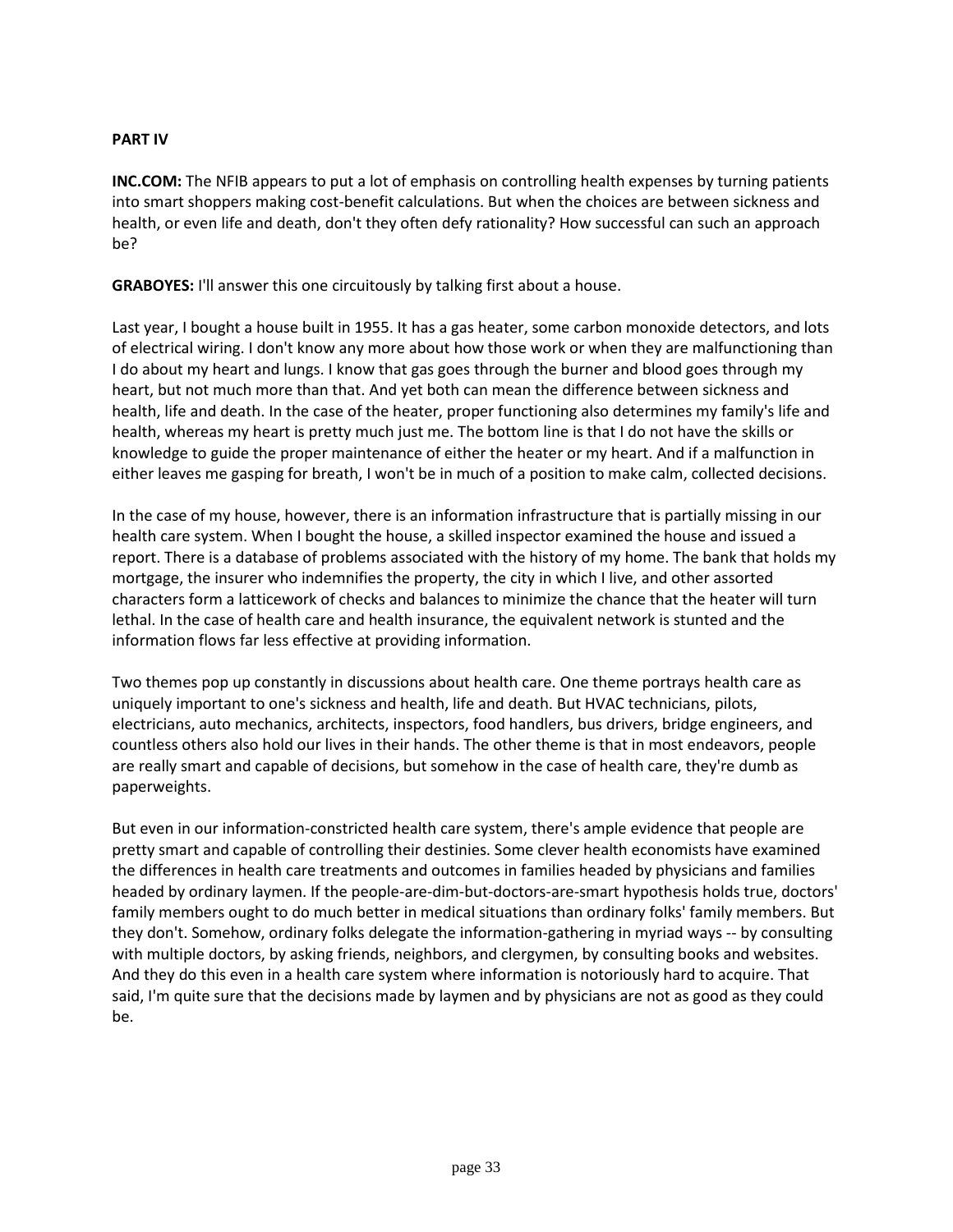### **PART V**

**INC.COM:** What does NFIB think of the "managed competition" proposals that the Democratic candidates have proposed, where subsidized government-run coverage competes with private insurance?

**GRABOYES:** I'm not going to critique the proposals of candidates from either party. We're proactively and positively reaching out to all the campaigns, engaging them in conversation about the needs of small business. We're working as an organization to help shape policies that benefit small business and the country as a whole.

**INC.COM:** Why is the NFIB so reluctant to embrace a government role in providing health insurance, especially considering that in the NFIB's vision the government would guarantee a minimum of coverage and presumably help pay for it?

**GRABOYES:** As I mentioned in my answer to another question, NFIB has endorsed guaranteed access, as opposed to a particular guaranteed level of coverage. But NFIB is certainly not opposed to a government role in providing health insurance. Medicare, Medicaid, SCHIP, the Indian Health Service, Hill-Burton, EMTALA, and a slew of other programs exist and we're not opposed.

**INC.COM:** Why isn't a more expansive government-based system good for small businesses -- after all, it would keep their employees healthy and it wouldn't cost them nearly as much as those who provide coverage now pay?

**GRABOYES:** I disagree vehemently with your premises on both health and costs. Single-payer systems do some things better than we do, but we do some things better than they do -- and on balance, I think the latter is more frequently the case, though that's partially subjective. American health care may deny someone a transplant because she has no insurance, whereas that might not be an issue in some country with universal coverage. On the other hand, America treats and saves extreme low-birth weight infants who would never be treated in some countries who proudly proclaim "health care for all." Americans expect rapid treatment of illness, while Canadians and others expect longer wait times for treatment -- and sometimes waiting kills. Some nationalized systems place rigid age limits on who is eligible for treatments such as kidney transplants.

International data suggest that government-run health care would not be cheaper than our current private insurance. Compare the original estimates of Medicare's costs (recalibrated into current dollars) with the actual costs. Look at the growth of health care costs in Canada and other single-payer countries. Explore the hidden costs implicit in single-payer system: the job-killing tax rates necessary to finance Canadian health care, for example. The humorist P. J. O'Rourke said it best: "If you think health care is expensive now, wait until you see what it costs when it's free."